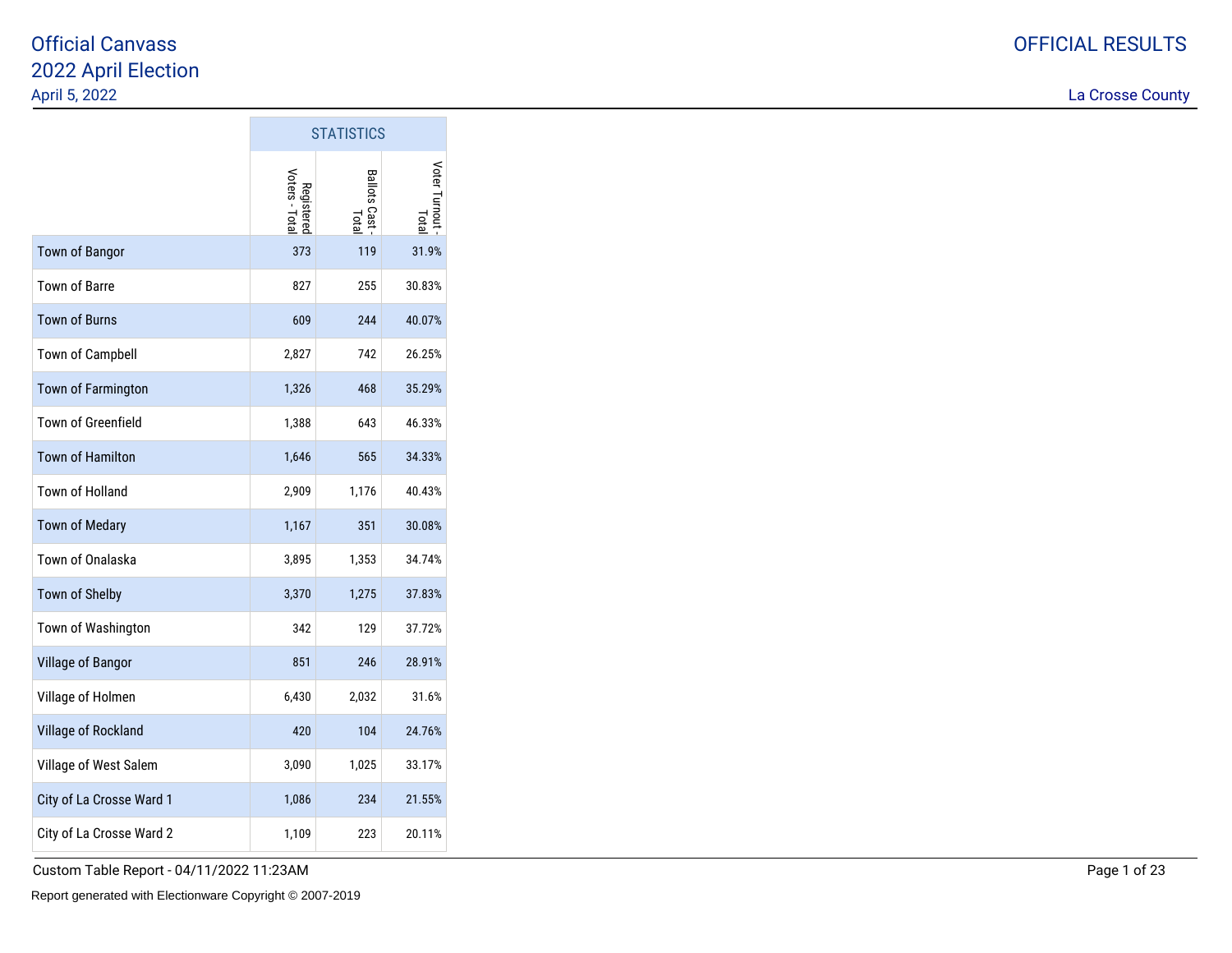La Crosse County

|                           |                              | <b>STATISTICS</b>       |                       |
|---------------------------|------------------------------|-------------------------|-----------------------|
|                           | Registered<br>Voters - Total | Ballots Cast -<br>Total | Voter Turnout<br>Tota |
| City of La Crosse Ward 3  | 847                          | 155                     | 18.3%                 |
| City of La Crosse Ward 4  | 1,057                        | 293                     | 27.72%                |
| City of La Crosse Ward 5  | 811                          | 93                      | 11.47%                |
| City of La Crosse Ward 6  | 822                          | 172                     | 20.92%                |
| City of La Crosse Ward 7  | 1,445                        | 547                     | 37.85%                |
| City of La Crosse Ward 8  | 985                          | 249                     | 25.28%                |
| City of La Crosse Ward 9  | 615                          | 78                      | 12.68%                |
| City of La Crosse Ward 10 | 572                          | 104                     | 18.18%                |
| City of La Crosse Ward 11 | 821                          | 27                      | 3.29%                 |
| City of La Crosse Ward 12 | 848                          | 183                     | 21.58%                |
| City of La Crosse Ward 13 | 815                          | 234                     | 28.71%                |
| City of La Crosse Ward 14 | 808                          | 156                     | 19.31%                |
| City of La Crosse Ward 15 | 857                          | 181                     | 21.12%                |
| City of La Crosse Ward 16 | 1,036                        | 243                     | 23.46%                |
| City of La Crosse Ward 17 | 1,343                        | 576                     | 42.89%                |
| City of La Crosse Ward 18 | 1,316                        | 514                     | 39.06%                |
| City of La Crosse Ward 19 | 1,365                        | 421                     | 30.84%                |
| City of La Crosse Ward 20 | 975                          | 223                     | 22.87%                |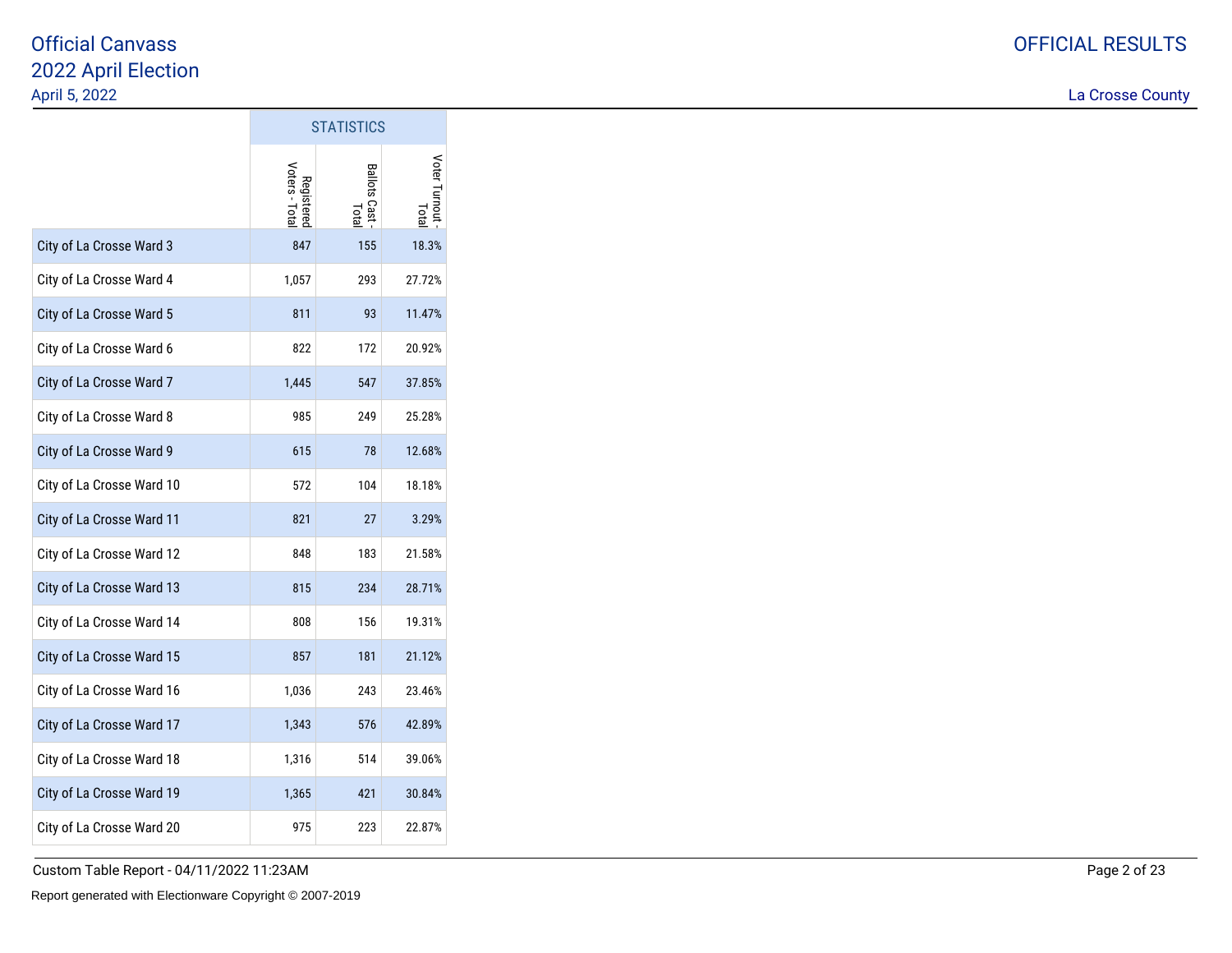La Crosse County

|                             |                              | <b>STATISTICS</b>     |                              |
|-----------------------------|------------------------------|-----------------------|------------------------------|
|                             | Registered<br>Voters - Total | Ballots Cast<br>Total | Voter Turnout<br><b>Lota</b> |
| City of La Crosse Ward 21   | 1,031                        | 325                   | 31.52%                       |
| City of La Crosse Ward 22   | 1,114                        | 227                   | 20.38%                       |
| City of La Crosse Ward 23   | 1,263                        | 394                   | 31.2%                        |
| City of La Crosse Ward 24   | 1,165                        | 296                   | 25.41%                       |
| City of La Crosse Ward 25   | 1,086                        | 345                   | 31.77%                       |
| City of La Crosse Ward 26   | 1,374                        | 424                   | 30.86%                       |
| City of Onalaska District 1 | 3,717                        | 1,007                 | 27.09%                       |
| City of Onalaska District 2 | 3,805                        | 841                   | 22.1%                        |
| City of Onalaska District 3 | 3,578                        | 720                   | 20.12%                       |
| <b>Totals</b>               | 69,136                       | 20,212                |                              |

|                |                        |                   | Court of Appeals Judge District 4 |               |             | <b>County Supervisor District 1</b> |                            |                            |                  |  |
|----------------|------------------------|-------------------|-----------------------------------|---------------|-------------|-------------------------------------|----------------------------|----------------------------|------------------|--|
|                |                        | <b>VOTE FOR 1</b> |                                   |               |             |                                     | <b>VOTE FOR 1</b>          |                            |                  |  |
|                |                        |                   | 45 of 45 Precincts Reporting      |               |             |                                     | 2 of 2 Precincts Reporting |                            |                  |  |
|                | <b>Brian Blanchard</b> | Write-in Totals   | Total Votes Cast                  | Contest Total | Joe Konradt | Pelli Lee                           | Write-in Totals            | <b>Total Votes</b><br>Cast | Contest<br>Total |  |
| Town of Bangor | 96                     | 1                 | 97                                | 119           |             |                                     |                            |                            |                  |  |
| Town of Barre  | 180                    | 3                 | 183                               | 255           |             |                                     |                            |                            |                  |  |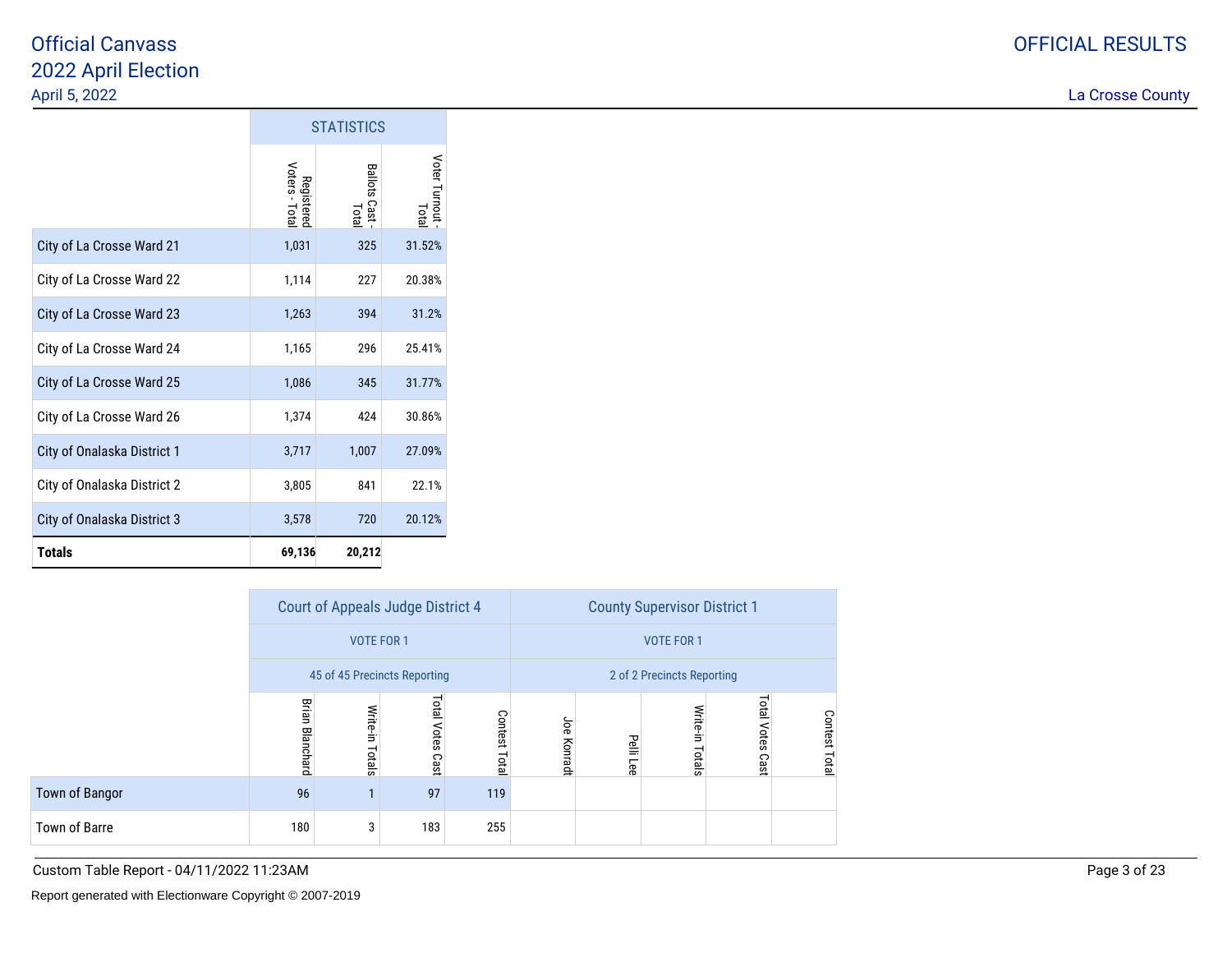La Crosse County

|                          |                        | Court of Appeals Judge District 4 |                  |               |             |           | <b>County Supervisor District 1</b>                                                                     |     |     |  |
|--------------------------|------------------------|-----------------------------------|------------------|---------------|-------------|-----------|---------------------------------------------------------------------------------------------------------|-----|-----|--|
|                          |                        | <b>VOTE FOR 1</b>                 |                  |               |             |           | <b>VOTE FOR 1</b><br>2 of 2 Precincts Reporting<br>Total Votes Cast<br>Write-in Totals<br>Contest Total |     |     |  |
|                          |                        | 45 of 45 Precincts Reporting      |                  |               |             |           |                                                                                                         |     |     |  |
|                          | <b>Brian Blanchard</b> | Write-in Totals                   | Total Votes Cast | Contest Total | Joe Konradt | Pelli Lee |                                                                                                         |     |     |  |
| <b>Town of Burns</b>     | 178                    | $\overline{3}$                    | 181              | 244           |             |           |                                                                                                         |     |     |  |
| Town of Campbell         | 555                    | 9                                 | 564              | 742           |             |           |                                                                                                         |     |     |  |
| Town of Farmington       | 356                    | $\overline{2}$                    | 358              | 468           |             |           |                                                                                                         |     |     |  |
| Town of Greenfield       | 462                    | 8                                 | 470              | 643           |             |           |                                                                                                         |     |     |  |
| <b>Town of Hamilton</b>  | 404                    | $\bf 8$                           | 412              | 565           |             |           |                                                                                                         |     |     |  |
| Town of Holland          | 839                    | 8                                 | 847              | 1,176         |             |           |                                                                                                         |     |     |  |
| <b>Town of Medary</b>    | 242                    | $\overline{4}$                    | 246              | 351           |             |           |                                                                                                         |     |     |  |
| Town of Onalaska         | 971                    | 7                                 | 978              | 1,353         |             |           |                                                                                                         |     |     |  |
| Town of Shelby           | 879                    | $10$                              | 889              | 1,275         |             |           |                                                                                                         |     |     |  |
| Town of Washington       | 82                     | $\mathbf{1}$                      | 83               | 129           |             |           |                                                                                                         |     |     |  |
| Village of Bangor        | 189                    | $\overline{2}$                    | 191              | 246           |             |           |                                                                                                         |     |     |  |
| Village of Holmen        | 1,496                  | 9                                 | 1,505            | 2,032         |             |           |                                                                                                         |     |     |  |
| Village of Rockland      | 93                     | $\pmb{0}$                         | 93               | 104           |             |           |                                                                                                         |     |     |  |
| Village of West Salem    | 739                    | 7                                 | 746              | 1,025         |             |           |                                                                                                         |     |     |  |
| City of La Crosse Ward 1 | 154                    | $6\phantom{.}6$                   | 160              | 234           | 137         | 87        | $\pmb{0}$                                                                                               | 224 | 234 |  |
| City of La Crosse Ward 2 | 169                    | 1                                 | 170              | 223           | 128         | 81        | 0                                                                                                       | 209 | 223 |  |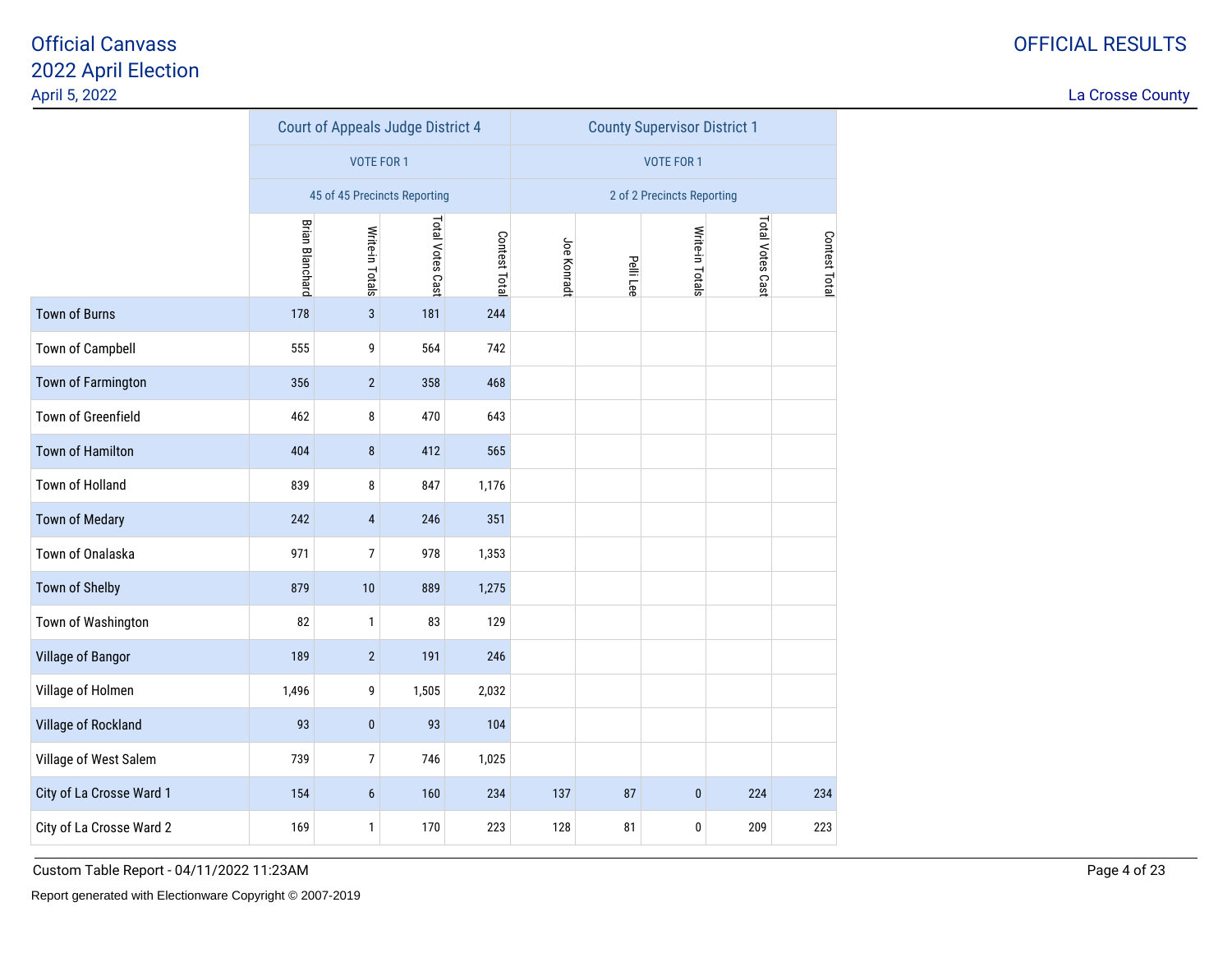La Crosse County

|                           |                        | Court of Appeals Judge District 4 |                  |               |             |           | <b>County Supervisor District 1</b> |                  |               |
|---------------------------|------------------------|-----------------------------------|------------------|---------------|-------------|-----------|-------------------------------------|------------------|---------------|
|                           |                        | <b>VOTE FOR 1</b>                 |                  |               |             |           | <b>VOTE FOR 1</b>                   |                  |               |
|                           |                        | 45 of 45 Precincts Reporting      |                  |               |             |           | 2 of 2 Precincts Reporting          |                  |               |
|                           | <b>Brian Blanchard</b> | Write-in Totals                   | Total Votes Cast | Contest Total | Joe Konradt | Pelli Lee | Write-in Totals                     | Total Votes Cast | Contest Total |
| City of La Crosse Ward 3  | 120                    | $\mathbf{1}$                      | 121              | 155           |             |           |                                     |                  |               |
| City of La Crosse Ward 4  | 209                    | $\mathbf{1}$                      | 210              | 293           |             |           |                                     |                  |               |
| City of La Crosse Ward 5  | 76                     | $\mathbf{1}$                      | 77               | 93            |             |           |                                     |                  |               |
| City of La Crosse Ward 6  | 120                    | $\mathbf{1}$                      | 121              | 172           |             |           |                                     |                  |               |
| City of La Crosse Ward 7  | 402                    | $\overline{4}$                    | 406              | 547           |             |           |                                     |                  |               |
| City of La Crosse Ward 8  | 181                    | 3                                 | 184              | 249           |             |           |                                     |                  |               |
| City of La Crosse Ward 9  | 62                     | $\mathbf{1}$                      | 63               | 78            |             |           |                                     |                  |               |
| City of La Crosse Ward 10 | 83                     | 5                                 | 88               | 104           |             |           |                                     |                  |               |
| City of La Crosse Ward 11 | 19                     | $\overline{2}$                    | 21               | 27            |             |           |                                     |                  |               |
| City of La Crosse Ward 12 | 148                    | $\mathbf 2$                       | 150              | 183           |             |           |                                     |                  |               |
| City of La Crosse Ward 13 | 181                    | $\mathbf{3}$                      | 184              | 234           |             |           |                                     |                  |               |
| City of La Crosse Ward 14 | 119                    | $\mathbf{1}$                      | 120              | 156           |             |           |                                     |                  |               |
| City of La Crosse Ward 15 | 119                    | $\mathbf{1}$                      | 120              | 181           |             |           |                                     |                  |               |
| City of La Crosse Ward 16 | 166                    | 3                                 | 169              | 243           |             |           |                                     |                  |               |
| City of La Crosse Ward 17 | 393                    | $\overline{7}$                    | 400              | 576           |             |           |                                     |                  |               |
| City of La Crosse Ward 18 | 361                    | $\overline{7}$                    | 368              | 514           |             |           |                                     |                  |               |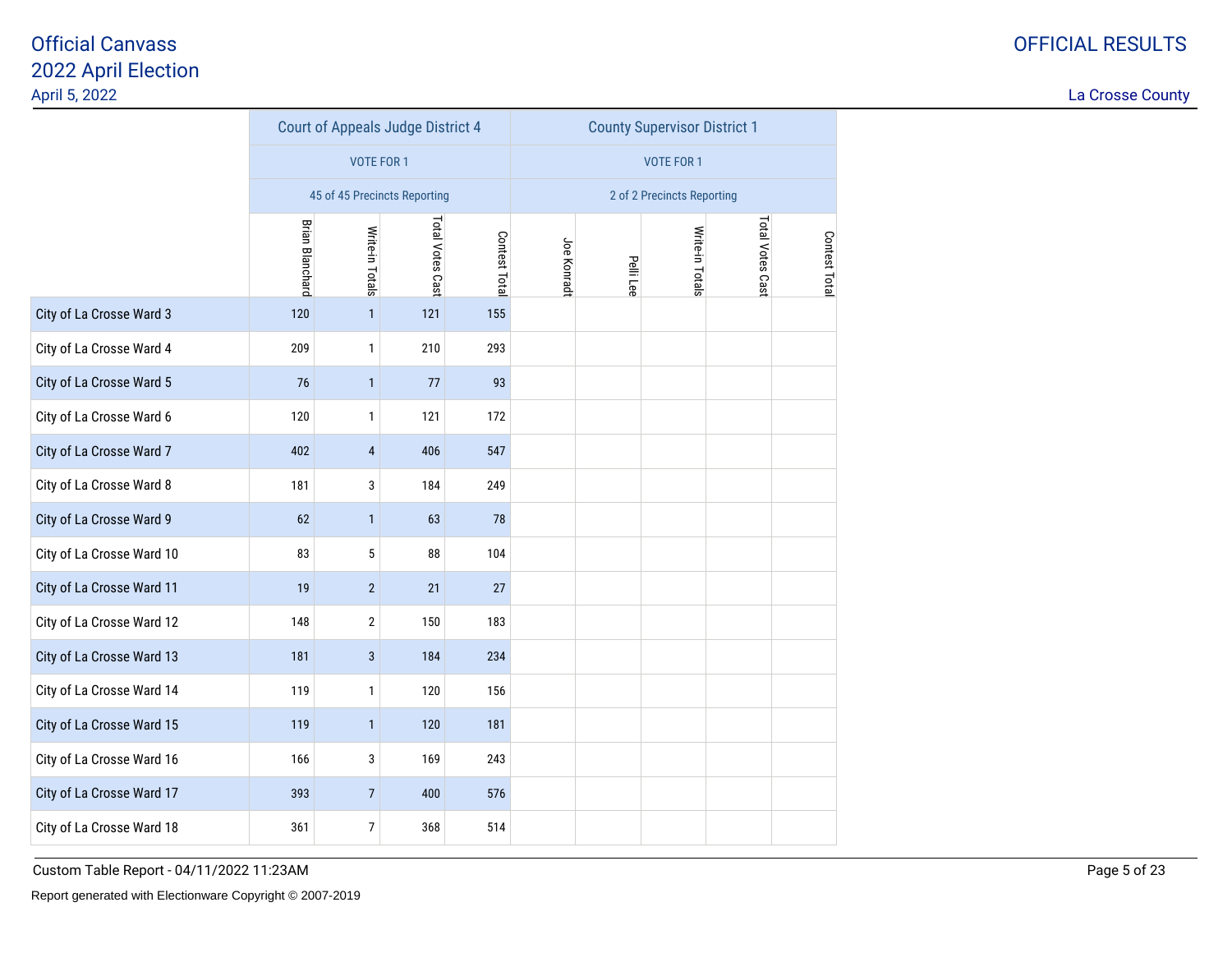|                             |                        | <b>Court of Appeals Judge District 4</b> |                  |              |            |           | <b>County Supervisor District 1</b> |                  |              |
|-----------------------------|------------------------|------------------------------------------|------------------|--------------|------------|-----------|-------------------------------------|------------------|--------------|
|                             |                        | <b>VOTE FOR 1</b>                        |                  |              |            |           | <b>VOTE FOR 1</b>                   |                  |              |
|                             |                        | 45 of 45 Precincts Reporting             |                  |              |            |           | 2 of 2 Precincts Reporting          |                  |              |
|                             | <b>Brian Blanchard</b> | Write-in Totals                          | Total Votes Cast | Contest Tota | Joe Konrad | Pelli Lee | Write-in Totals                     | Total Votes Cast | Contest Tota |
| City of La Crosse Ward 19   | 293                    | $\overline{2}$                           | 295              | 421          |            |           |                                     |                  |              |
| City of La Crosse Ward 20   | 159                    | $\mathbf{1}$                             | 160              | 223          |            |           |                                     |                  |              |
| City of La Crosse Ward 21   | 248                    | $\overline{4}$                           | 252              | 325          |            |           |                                     |                  |              |
| City of La Crosse Ward 22   | 164                    | 0                                        | 164              | 227          |            |           |                                     |                  |              |
| City of La Crosse Ward 23   | 277                    | $\pmb{0}$                                | 277              | 394          |            |           |                                     |                  |              |
| City of La Crosse Ward 24   | 227                    | 3                                        | 230              | 296          |            |           |                                     |                  |              |
| City of La Crosse Ward 25   | 266                    | $\overline{2}$                           | 268              | 345          |            |           |                                     |                  |              |
| City of La Crosse Ward 26   | 309                    | 3                                        | 312              | 424          |            |           |                                     |                  |              |
| City of Onalaska District 1 | 798                    | 9                                        | 807              | 1,007        |            |           |                                     |                  |              |
| City of Onalaska District 2 | 638                    | 8                                        | 646              | 841          |            |           |                                     |                  |              |
| City of Onalaska District 3 | 592                    | $\sqrt{5}$                               | 597              | 720          |            |           |                                     |                  |              |
| <b>Totals</b>               | 14,814                 | 169                                      | 14,983           | 20,212       | 265        | 168       | 0                                   | 433              | 457          |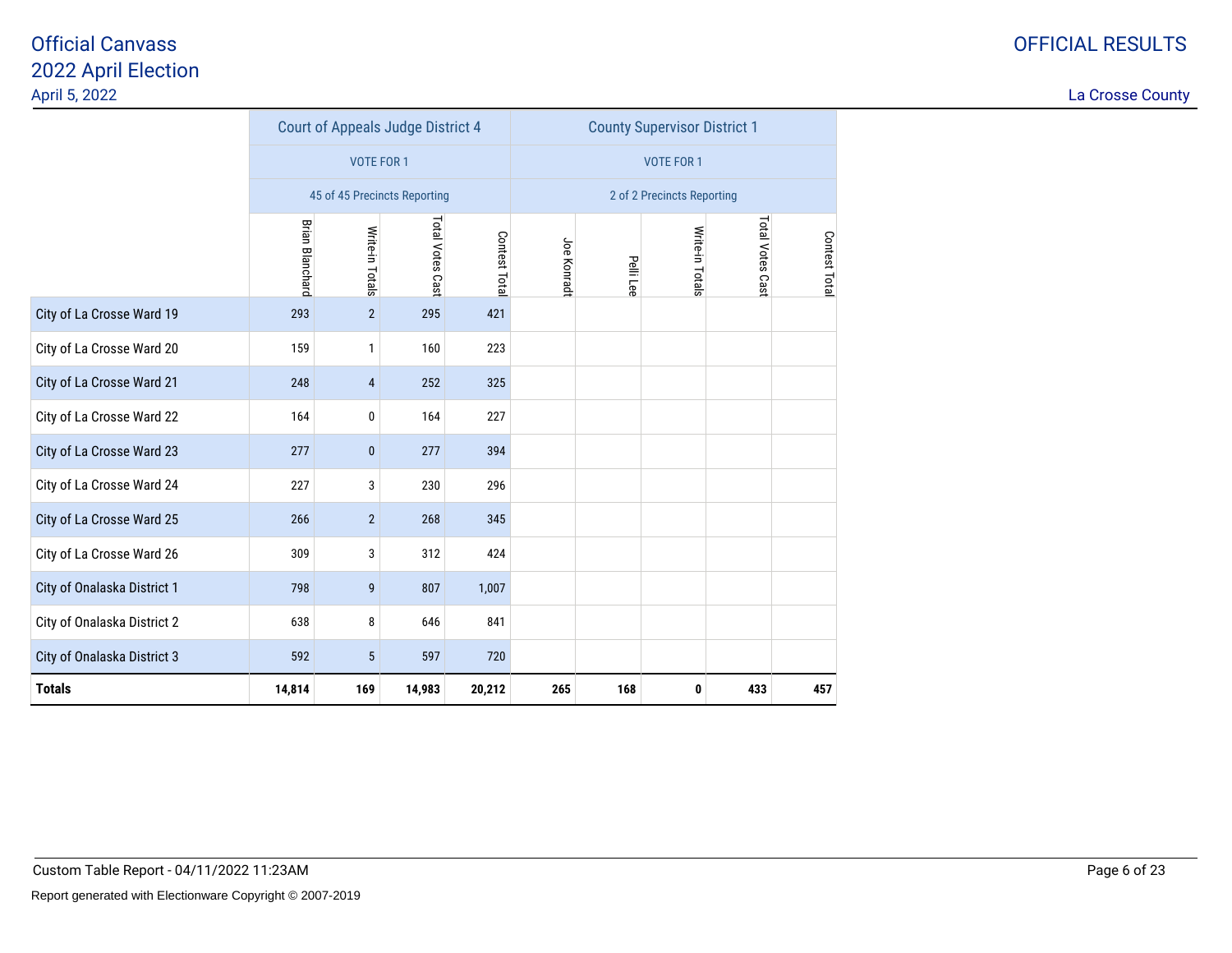### OFFICIAL RESULTS

|                          |                  |                        | <b>County Supervisor District 2</b> |                     |               |                     | <b>County Supervisor District 3</b> |                            |                            |              |  |  |
|--------------------------|------------------|------------------------|-------------------------------------|---------------------|---------------|---------------------|-------------------------------------|----------------------------|----------------------------|--------------|--|--|
|                          |                  |                        | <b>VOTE FOR 1</b>                   |                     |               |                     | <b>VOTE FOR 1</b>                   |                            |                            |              |  |  |
|                          |                  |                        | 2 of 2 Precincts Reporting          |                     |               |                     |                                     | 2 of 2 Precincts Reporting |                            |              |  |  |
|                          | Ralph Pete Geary | Tracy L.<br>Littlejohn | Write-in Totals                     | Total Votes<br>Cast | Contest Total | <b>David Pierce</b> | Barb Janssen                        | Write-in Totals            | <b>Total Votes</b><br>Cast | Contest Tota |  |  |
| City of La Crosse Ward 3 | 75               | 78                     | $\pmb{0}$                           | 153                 | 155           |                     |                                     |                            |                            |              |  |  |
| City of La Crosse Ward 4 | 159              | 120                    | 0                                   | 279                 | 293           |                     |                                     |                            |                            |              |  |  |
| City of La Crosse Ward 5 |                  |                        |                                     |                     |               | 51                  | 35                                  | $\pmb{0}$                  | 86                         | 93           |  |  |
| City of La Crosse Ward 6 |                  |                        |                                     |                     |               | 93                  | 73                                  |                            | 167                        | 172          |  |  |
| <b>Totals</b>            | 234              | 198                    | 0                                   | 432                 | 448           | 144                 | 108                                 |                            | 253                        | 265          |  |  |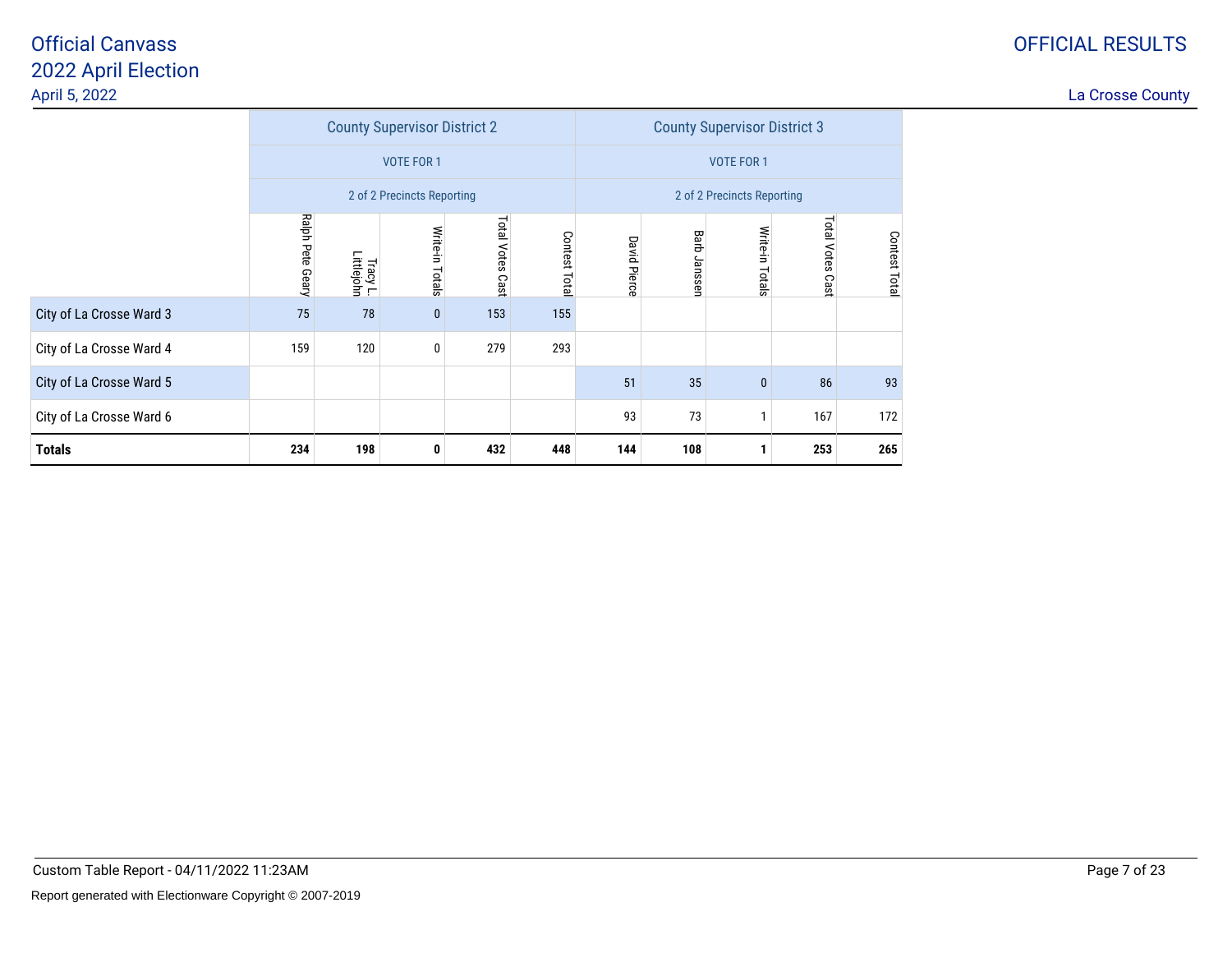|                           |                             |                   | <b>County Supervisor District 4</b> |              | <b>County Supervisor District 5</b> |                            |                 |                     |               |  |
|---------------------------|-----------------------------|-------------------|-------------------------------------|--------------|-------------------------------------|----------------------------|-----------------|---------------------|---------------|--|
|                           |                             | <b>VOTE FOR 1</b> |                                     |              |                                     | <b>VOTE FOR 1</b>          |                 |                     |               |  |
|                           |                             |                   | 2 of 2 Precincts Reporting          |              |                                     | 2 of 2 Precincts Reporting |                 |                     |               |  |
|                           | <b>Maureen</b><br>Freedland | Write-in Totals   | Total Votes<br>Cast                 | Contest Tota | <b>Grant Mathu</b>                  | Megan Pauley               | Write-in Totals | Total Votes<br>Cast | Contest Total |  |
| City of La Crosse Ward 7  | 450                         | 9                 | 459                                 | 547          |                                     |                            |                 |                     |               |  |
| City of La Crosse Ward 8  | 197                         | 4                 | 201                                 | 249          |                                     |                            |                 |                     |               |  |
| City of La Crosse Ward 9  |                             |                   |                                     |              | 34                                  | 39                         | $\mathbf{0}$    | 73                  | 78            |  |
| City of La Crosse Ward 10 |                             |                   |                                     |              | 66                                  | 35                         | 0               | 101                 | 104           |  |
| <b>Totals</b>             | 647                         | 13                | 660                                 | 796          | 100                                 | 74                         | 0               | 174                 | 182           |  |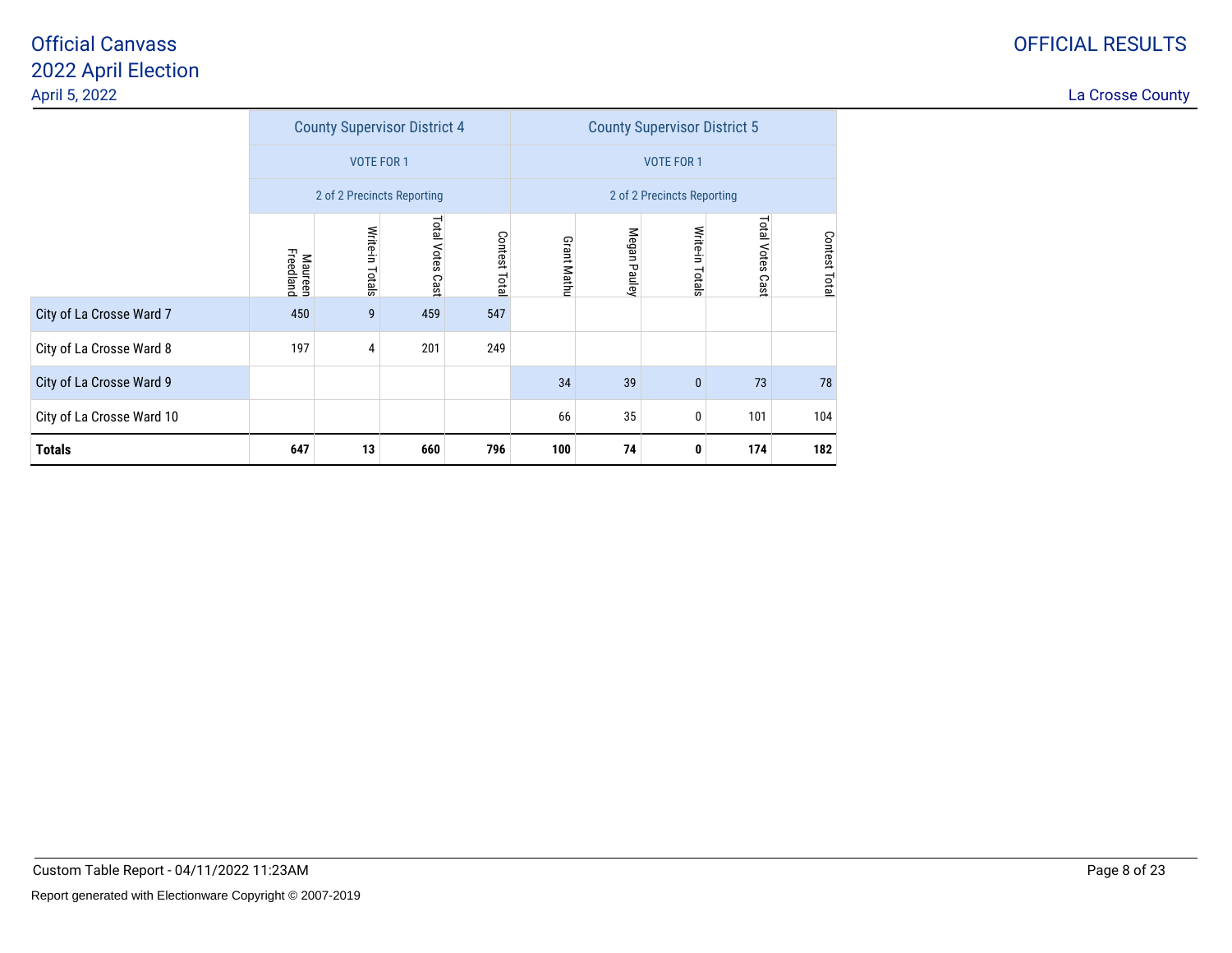|                           |                 |                   | <b>County Supervisor District 6</b> |               | <b>County Supervisor District 7</b> |                   |                            |                    |               |  |
|---------------------------|-----------------|-------------------|-------------------------------------|---------------|-------------------------------------|-------------------|----------------------------|--------------------|---------------|--|
|                           |                 | <b>VOTE FOR 1</b> |                                     |               |                                     | <b>VOTE FOR 1</b> |                            |                    |               |  |
|                           |                 |                   | 2 of 2 Precincts Reporting          |               |                                     |                   | 2 of 2 Precincts Reporting |                    |               |  |
|                           | Roger J. Plesha | Write-in Totals   | Total Votes<br>Cast                 | Contest Total | Hampson<br><b>Sharon</b>            | Gary W. Padesky   | Write-in Totals            | Total Votes<br>Cas | Contest Total |  |
| City of La Crosse Ward 11 | 23              |                   | 24                                  | 27            |                                     |                   |                            |                    |               |  |
| City of La Crosse Ward 12 | 150             | 0                 | 150                                 | 183           |                                     |                   |                            |                    |               |  |
| City of La Crosse Ward 17 |                 |                   |                                     |               | 222                                 | 331               | $\pmb{0}$                  | 553                | 576           |  |
| City of La Crosse Ward 18 |                 |                   |                                     |               | 183                                 | 319               |                            | 503                | 514           |  |
| <b>Totals</b>             | 173             |                   | 174                                 | 210           | 405                                 | 650               |                            | 1,056              | 1,090         |  |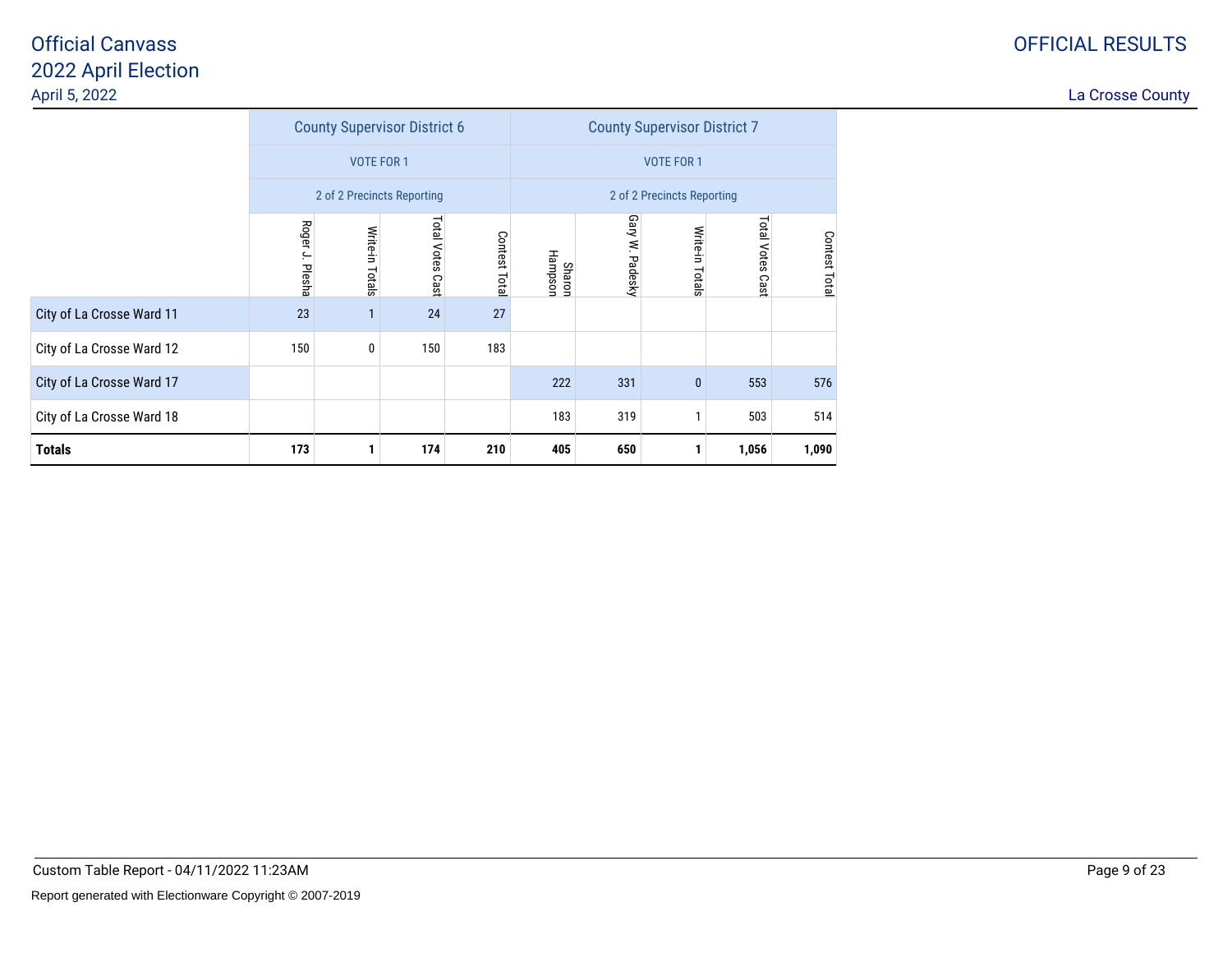|                           |           |                            | <b>County Supervisor District 8</b> |               |                      | <b>County Supervisor District 9</b> |                            |                     |               |  |  |
|---------------------------|-----------|----------------------------|-------------------------------------|---------------|----------------------|-------------------------------------|----------------------------|---------------------|---------------|--|--|
|                           |           | <b>VOTE FOR 1</b>          |                                     |               |                      |                                     | <b>VOTE FOR 1</b>          |                     |               |  |  |
|                           |           | 2 of 2 Precincts Reporting |                                     |               |                      |                                     | 2 of 2 Precincts Reporting |                     |               |  |  |
|                           | Peg Isola | Write-in Totals            | Total Votes<br>Cast                 | Contest Total | <b>Chris Woodard</b> | Dawn Wacek                          | Write-in Totals            | Total Votes<br>Cast | Contest Total |  |  |
| City of La Crosse Ward 13 |           |                            |                                     |               | 77                   | 141                                 | $\overline{2}$             | 220                 | 234           |  |  |
| City of La Crosse Ward 14 |           |                            |                                     |               | 44                   | 107                                 | 0                          | 151                 | 156           |  |  |
| City of La Crosse Ward 15 | 127       | 3                          | 130                                 | 181           |                      |                                     |                            |                     |               |  |  |
| City of La Crosse Ward 16 | 178       | $\overline{2}$             | 180                                 | 243           |                      |                                     |                            |                     |               |  |  |
| <b>Totals</b>             | 305       | 5                          | 310                                 | 424           | 121                  | 248                                 | 2                          | 371                 | 390           |  |  |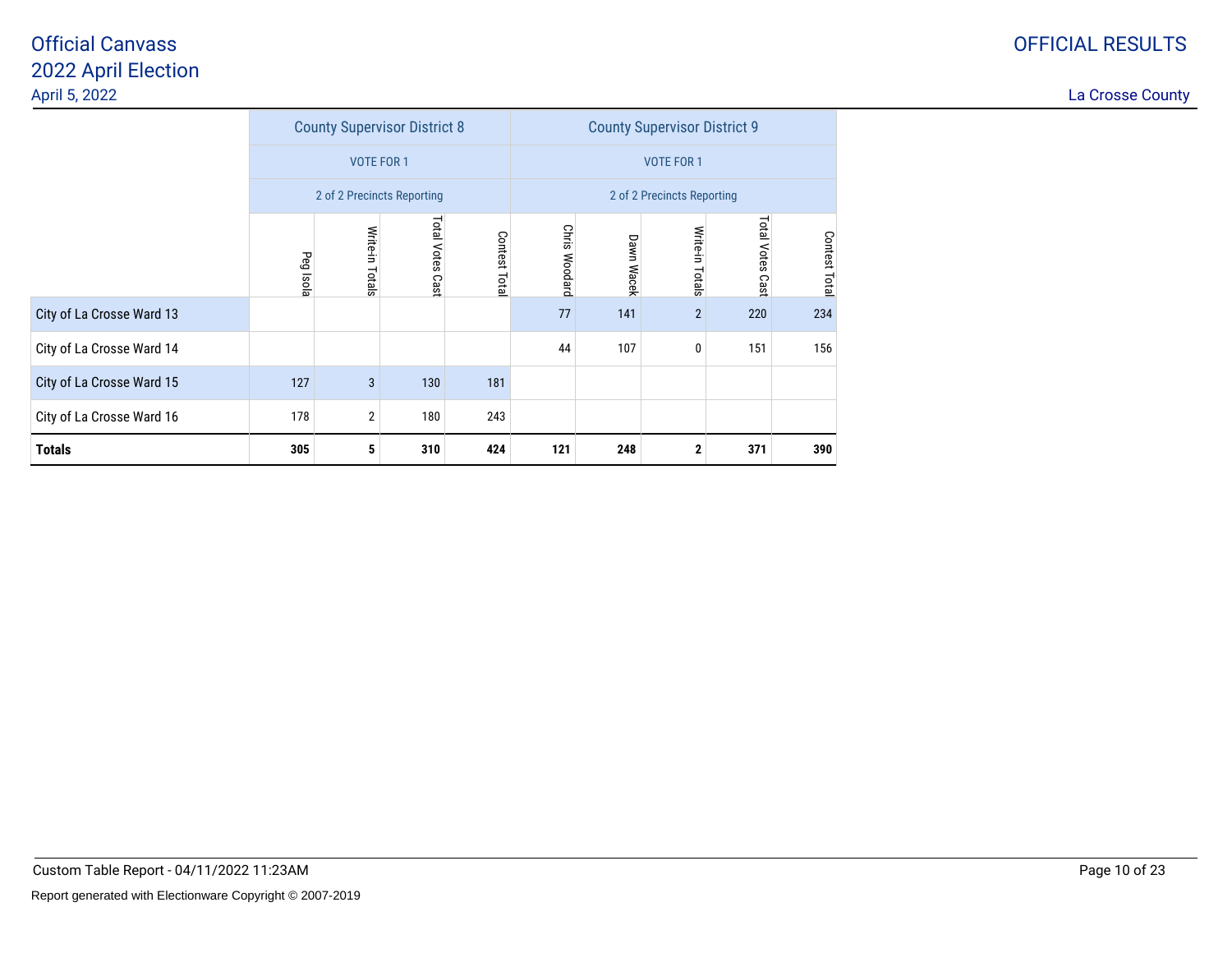|                           |           |                       | <b>County Supervisor District 10</b> |                     |               | <b>County Supervisor District 11</b> |                 |                            |               |  |
|---------------------------|-----------|-----------------------|--------------------------------------|---------------------|---------------|--------------------------------------|-----------------|----------------------------|---------------|--|
|                           |           |                       | <b>VOTE FOR 1</b>                    |                     |               | <b>VOTE FOR 1</b>                    |                 |                            |               |  |
|                           |           |                       | 2 of 2 Precincts Reporting           |                     |               |                                      |                 | 2 of 2 Precincts Reporting |               |  |
|                           | Kim Cable | <b>Richard Korish</b> | Write-in<br>Totals                   | Total Votes<br>Cast | Contest Total | Patrick<br>Scheller                  | Write-in Totals | Total Votes<br>Cast        | Contest Total |  |
| City of La Crosse Ward 19 | 262       | 124                   |                                      | 387                 | 421           |                                      |                 |                            |               |  |
| City of La Crosse Ward 20 | 140       | 67                    | $\overline{2}$                       | 209                 | 223           |                                      |                 |                            |               |  |
| City of La Crosse Ward 21 |           |                       |                                      |                     |               | 244                                  | $\overline{7}$  | 251                        | 325           |  |
| City of La Crosse Ward 22 |           |                       |                                      |                     |               | 163                                  | 3               | 166                        | 227           |  |
| <b>Totals</b>             | 402       | 191                   | 3                                    | 596                 | 644           | 407                                  | 10              | 417                        | 552           |  |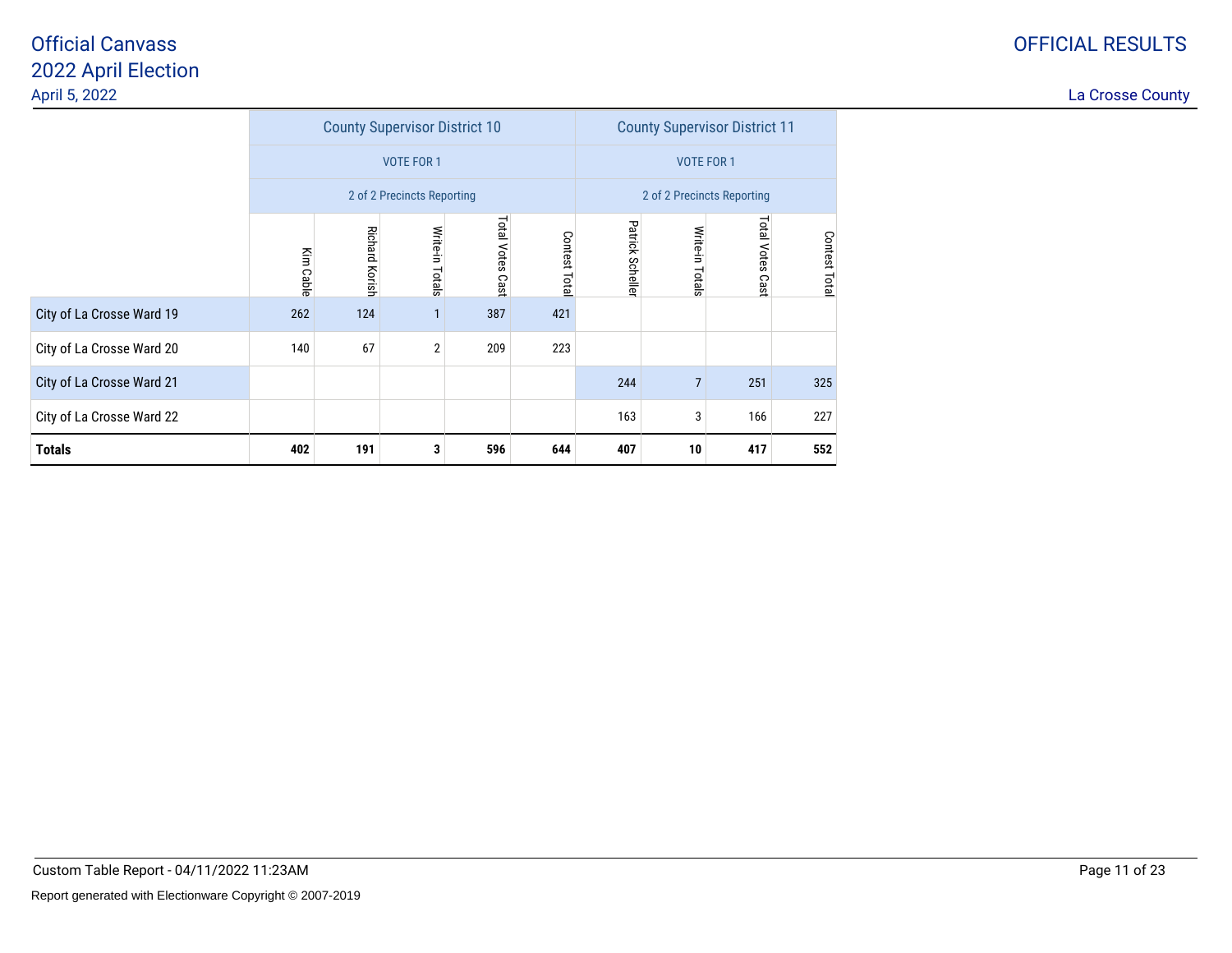|                           |                |                            | <b>County Supervisor District 12</b> |              | <b>County Supervisor District 13</b> |                 |                            |               |  |
|---------------------------|----------------|----------------------------|--------------------------------------|--------------|--------------------------------------|-----------------|----------------------------|---------------|--|
|                           |                | <b>VOTE FOR 1</b>          |                                      |              |                                      |                 | <b>VOTE FOR 1</b>          |               |  |
|                           |                | 2 of 2 Precincts Reporting |                                      |              |                                      |                 | 2 of 2 Precincts Reporting |               |  |
|                           | Randy Erickson | Write-in Totals            | Total Votes Cast                     | Contest Tota | ĒЩ<br>Tryggestad                     | Write-in Totals | Total Votes<br>Cast        | Contest Total |  |
| City of La Crosse Ward 23 | 281            | $\overline{2}$             | 283                                  | 394          |                                      |                 |                            |               |  |
| City of La Crosse Ward 24 | 231            | 2                          | 233                                  | 296          |                                      |                 |                            |               |  |
| City of La Crosse Ward 25 |                |                            |                                      |              | 269                                  | 3               | 272                        | 345           |  |
| City of La Crosse Ward 26 |                |                            |                                      |              | 306                                  | 5               | 311                        | 424           |  |
| <b>Totals</b>             | 512            | 4                          | 516                                  | 690          | 575                                  | 8               | 583                        | 769           |  |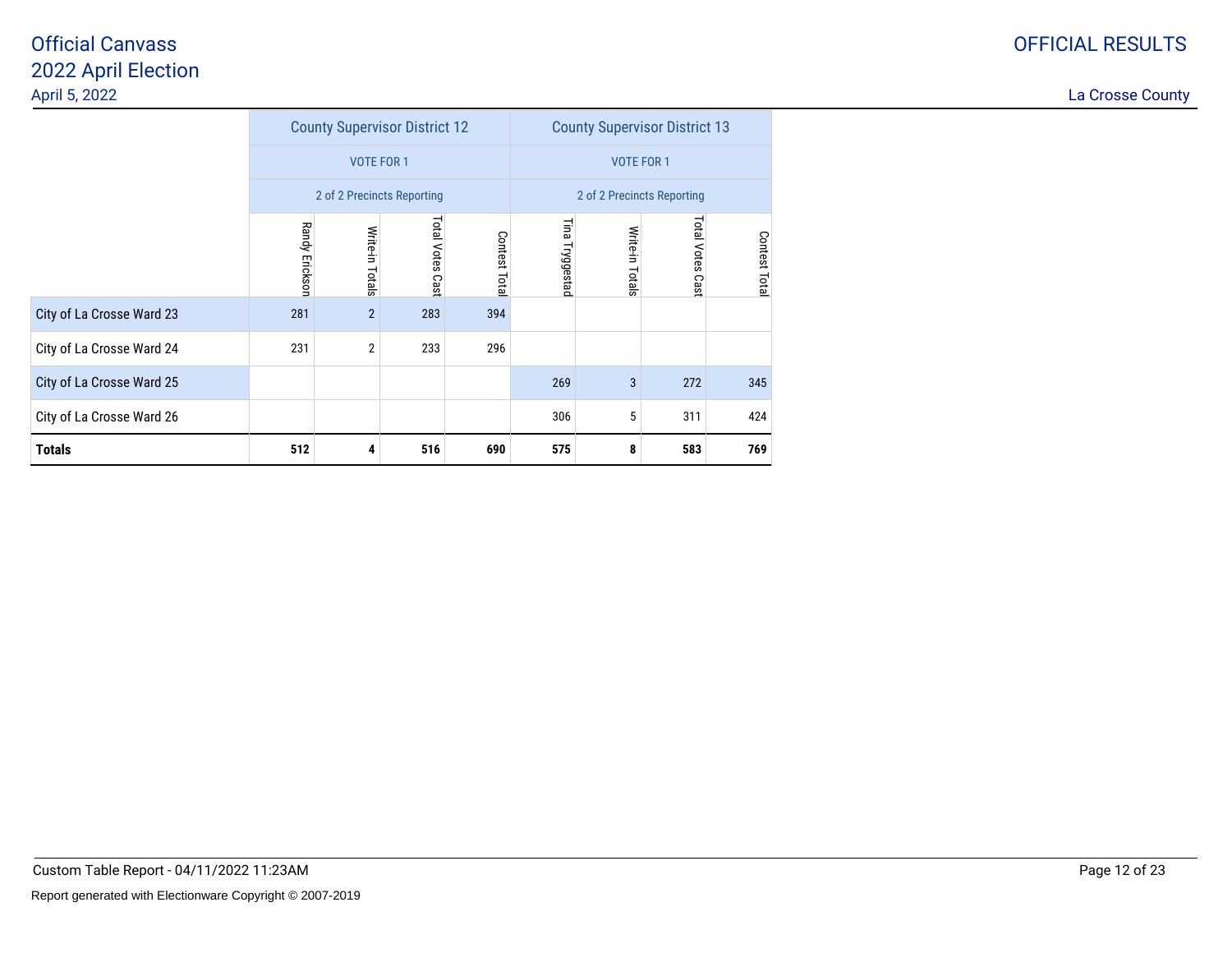|                             |                 |                    | <b>County Supervisor District 14</b> |               | <b>County Supervisor District 15</b> |                      |                            |                     |               |
|-----------------------------|-----------------|--------------------|--------------------------------------|---------------|--------------------------------------|----------------------|----------------------------|---------------------|---------------|
|                             |                 | <b>VOTE FOR 1</b>  |                                      |               |                                      |                      | <b>VOTE FOR 1</b>          |                     |               |
|                             |                 |                    | 1 of 1 Precincts Reporting           |               |                                      |                      | 3 of 3 Precincts Reporting |                     |               |
|                             | Margaret Larson | Write-in<br>Totals | Total Votes<br>Cast                  | Contest Total | Monica Kruse                         | Worminghaus<br>Heidi | Write-in Totals            | Total Votes<br>Cast | Contest Total |
| <b>Town of Campbell</b>     | 493             | 16                 | 509                                  | 624           |                                      |                      |                            |                     |               |
| Town of Onalaska            |                 |                    |                                      |               | 34                                   | 18                   | $\mathbf{0}$               | 52                  | 52            |
| City of Onalaska District 1 |                 |                    |                                      |               | 237                                  | 155                  |                            | 393                 | 406           |
| City of Onalaska District 2 |                 |                    |                                      |               |                                      | 60                   | 0                          | 119                 | 120           |
| <b>Totals</b>               | 493             | 16                 | 509                                  | 624           | 330                                  | 233                  |                            | 564                 | 578           |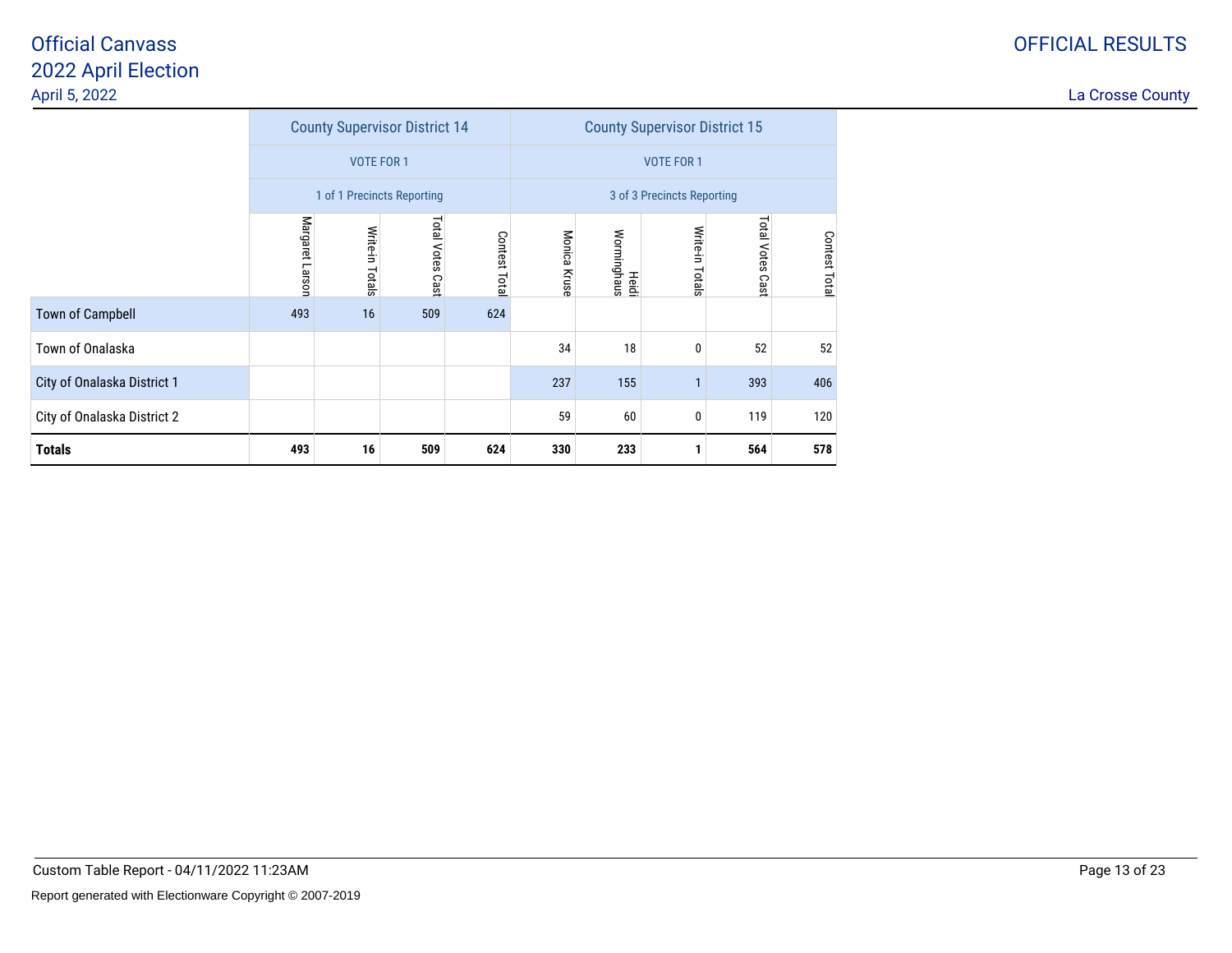|                             |                    |                            | <b>County Supervisor District 16</b> |                  | <b>County Supervisor District 17</b> |                      |                            |                     |               |  |
|-----------------------------|--------------------|----------------------------|--------------------------------------|------------------|--------------------------------------|----------------------|----------------------------|---------------------|---------------|--|
|                             |                    | <b>VOTE FOR 1</b>          |                                      |                  |                                      |                      | <b>VOTE FOR 1</b>          |                     |               |  |
|                             |                    | 2 of 2 Precincts Reporting |                                      |                  |                                      |                      | 2 of 2 Precincts Reporting |                     |               |  |
|                             | <b>Dan Ferries</b> | Write-in<br>Totals         | Total Votes<br>Cast                  | Contest<br>Total | Jack Pogreba                         | Mike<br><b>Giese</b> | Write-in<br>Totals         | Total Votes<br>Cast | Contest Total |  |
| City of Onalaska District 1 | 103                | 3                          | 106                                  | 130              |                                      |                      |                            |                     |               |  |
| City of Onalaska District 2 | 256                | 4                          | 260                                  | 312              | 189                                  | 203                  | 0                          | 392                 | 409           |  |
| City of Onalaska District 3 |                    |                            |                                      |                  | 86                                   | 64                   | 1                          | 151                 | 153           |  |
| <b>Totals</b>               | 359                | 7                          | 366                                  | 442              | 275                                  | 267                  | 1                          | 543                 | 562           |  |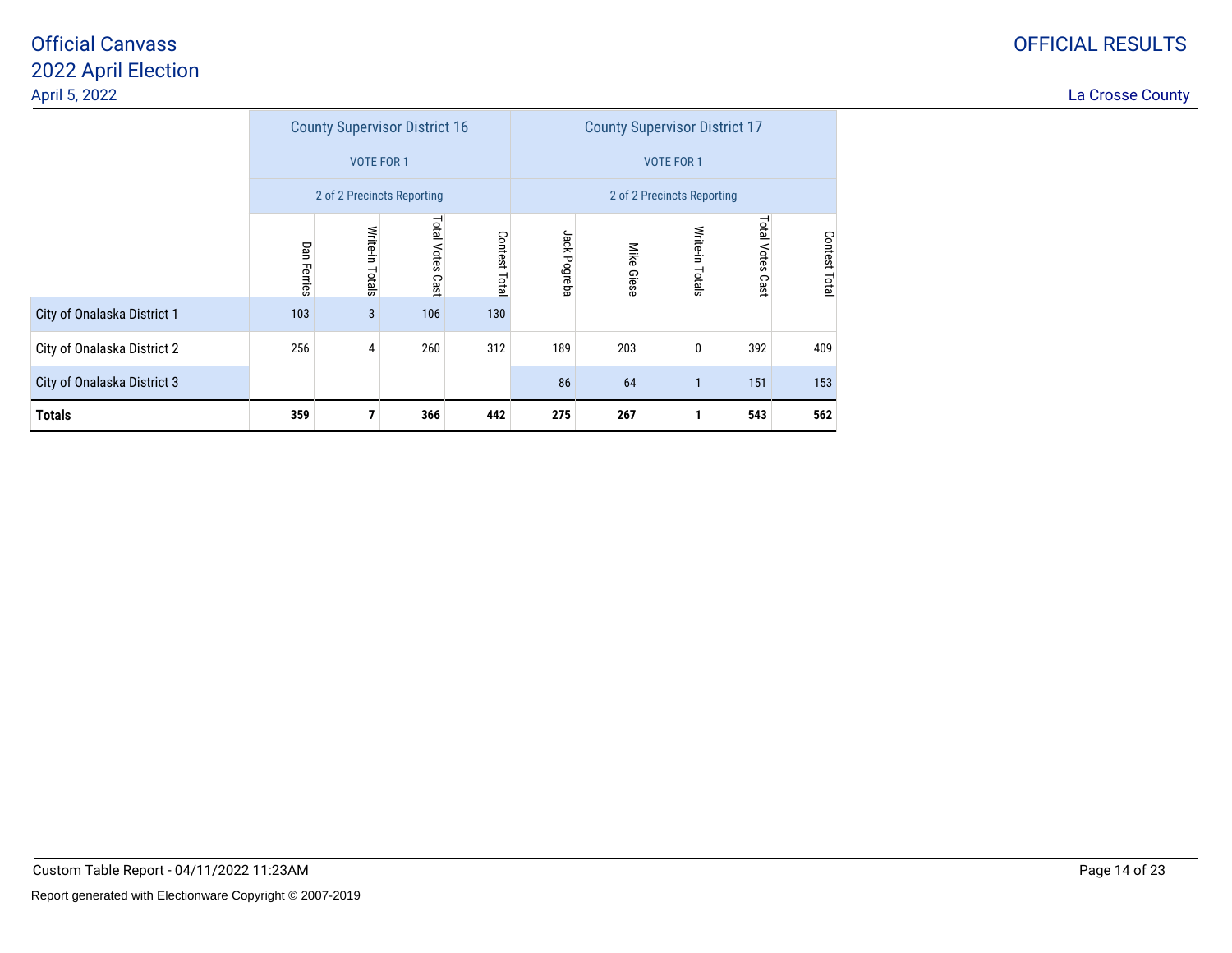|                             |                |                   | <b>County Supervisor District 18</b> |               | <b>County Supervisor District 19</b> |                       |                            |                     |               |
|-----------------------------|----------------|-------------------|--------------------------------------|---------------|--------------------------------------|-----------------------|----------------------------|---------------------|---------------|
|                             |                | <b>VOTE FOR 1</b> |                                      |               |                                      |                       | <b>VOTE FOR 1</b>          |                     |               |
|                             |                |                   | 2 of 2 Precincts Reporting           |               |                                      |                       | 3 of 3 Precincts Reporting |                     |               |
|                             | Mike<br>Baroni | Write-in Totals   | Total Votes<br>Cast                  | Contest Total | Hubert Hoffman                       | <b>Rick Cornforth</b> | Write-in Totals            | Total Votes<br>Cast | Contest Total |
| <b>Town of Medary</b>       | 29             |                   | 30                                   | 35            |                                      |                       |                            |                     |               |
| Town of Onalaska            |                |                   |                                      |               | 61                                   | 100                   | 1                          | 162                 | 165           |
| City of Onalaska District 1 |                |                   |                                      |               | 155                                  | 305                   | $\overline{1}$             | 461                 | 471           |
| City of Onalaska District 3 | 355            | 8                 | 363                                  | 421           | 40                                   | 104                   | 0                          | 144                 | 146           |
| <b>Totals</b>               | 384            | 9                 | 393                                  | 456           | 256                                  | 509                   | $\mathbf 2$                | 767                 | 782           |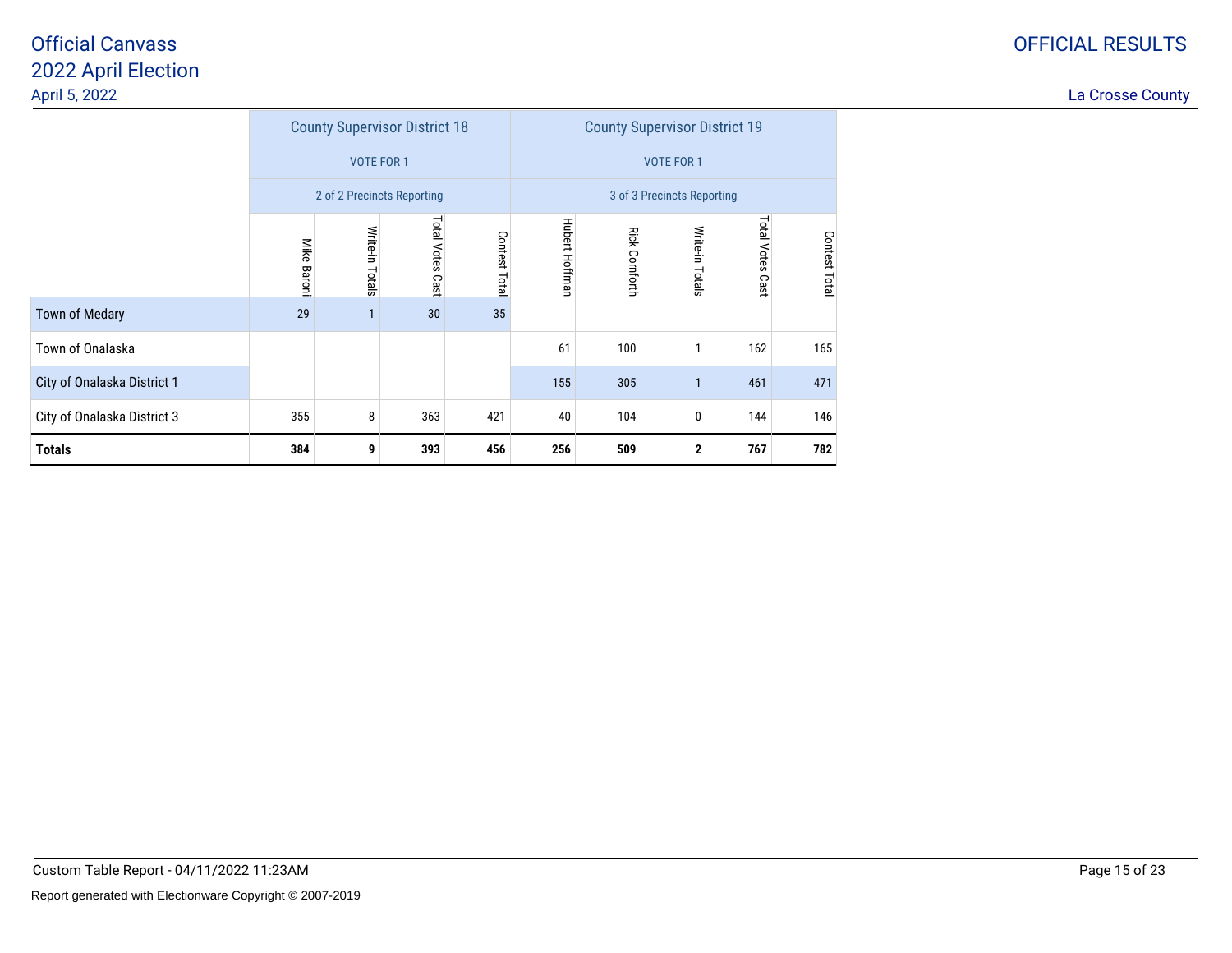### OFFICIAL RESULTS

|                         |                      |                    | <b>County Supervisor District 20</b> |                  |              | <b>County Supervisor District 21</b> |             |                            |                  |               |
|-------------------------|----------------------|--------------------|--------------------------------------|------------------|--------------|--------------------------------------|-------------|----------------------------|------------------|---------------|
|                         |                      |                    | <b>VOTE FOR 1</b>                    |                  |              |                                      |             | <b>VOTE FOR 1</b>          |                  |               |
|                         |                      |                    | 2 of 2 Precincts Reporting           |                  |              |                                      |             | 4 of 4 Precincts Reporting |                  |               |
|                         | Jordan R.<br>Briskey | <b>Steve Doyle</b> | Write-in Totals                      | Total Votes Cast | Contest Tota | Rob Abraham                          | Vicki Burke | Write-in Totals            | Total Votes Cast | Contest Total |
| <b>Town of Campbell</b> |                      |                    |                                      |                  |              | 71                                   | 46          | $\bf{0}$                   | 117              | 118           |
| Town of Holland         |                      |                    |                                      |                  |              | 100                                  | 58          |                            | 159              | 165           |
| Town of Onalaska        | 97                   | 160                | $\pmb{0}$                            | 257              | 259          | 286                                  | 289         | $\overline{2}$             | 577              | 583           |
| Village of Holmen       | 172                  | 307                | 1                                    | 480              | 493          | 6                                    | 15          |                            | 22               | 23            |
| <b>Totals</b>           | 269                  | 467                | 1                                    | 737              | 752          | 463                                  | 408         | 4                          | 875              | 889           |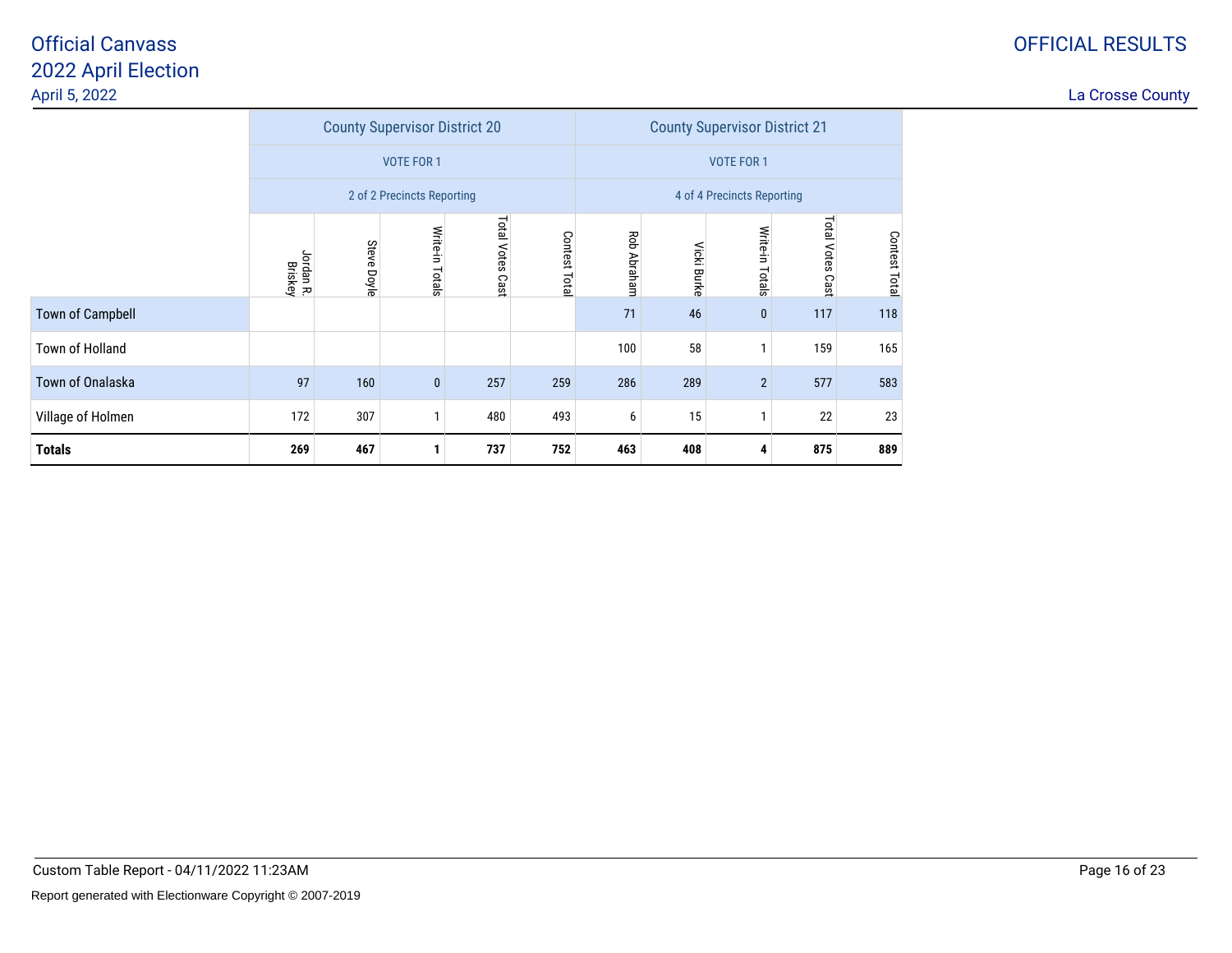|                        |              |                                                                                     | <b>County Supervisor District 22</b> |     |     |     | <b>County Supervisor District 23</b> |                     |               |
|------------------------|--------------|-------------------------------------------------------------------------------------|--------------------------------------|-----|-----|-----|--------------------------------------|---------------------|---------------|
|                        |              |                                                                                     | <b>VOTE FOR 1</b>                    |     |     |     | <b>VOTE FOR 1</b>                    |                     |               |
|                        |              |                                                                                     | 1 of 1 Precincts Reporting           |     |     |     | 2 of 2 Precincts Reporting           |                     |               |
|                        | Pam<br>Viner | Total<br>Write-in<br>Contest<br>Sandy<br>Votes<br>Turner<br>Totals<br>Total<br>Cast |                                      |     |     |     | Write-in<br>Totals                   | Total Votes<br>Cast | Contest Total |
| <b>Town of Holland</b> |              |                                                                                     |                                      |     |     | 555 | 8                                    | 563                 | 753           |
| Village of Holmen      | 396          | 236                                                                                 | 5                                    | 637 | 723 | 173 |                                      | 174                 | 212           |
| <b>Totals</b>          | 396          | 236                                                                                 | 5                                    | 637 | 723 | 728 | 9                                    | 737                 | 965           |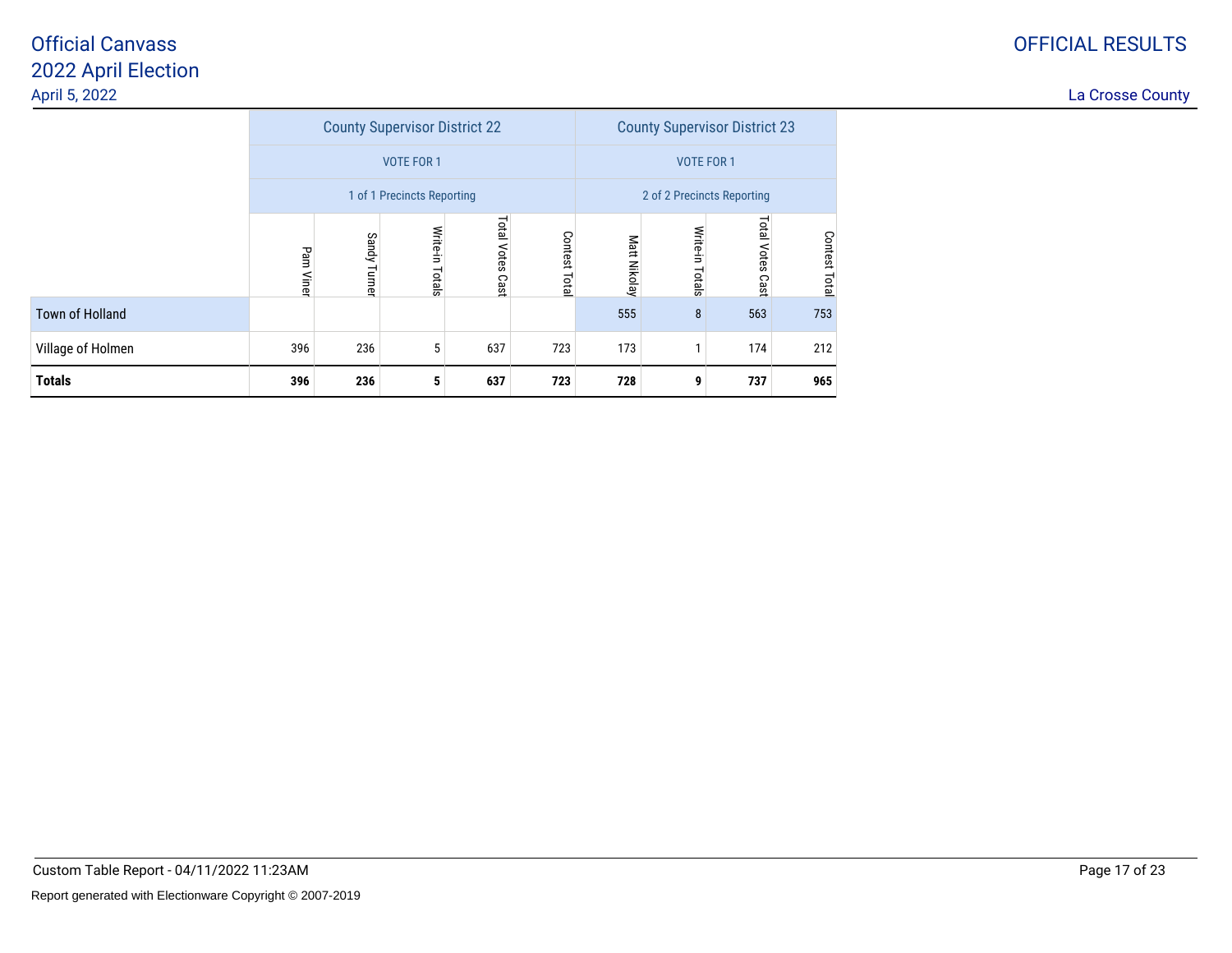### OFFICIAL RESULTS

|                      |               |             | <b>County Supervisor District 24</b> |                  |              | <b>County Supervisor District 25</b> |                         |                            |                  |               |  |
|----------------------|---------------|-------------|--------------------------------------|------------------|--------------|--------------------------------------|-------------------------|----------------------------|------------------|---------------|--|
|                      |               |             | <b>VOTE FOR 1</b>                    |                  |              |                                      |                         | <b>VOTE FOR 1</b>          |                  |               |  |
|                      |               |             | 3 of 3 Precincts Reporting           |                  |              |                                      |                         | 4 of 4 Precincts Reporting |                  |               |  |
|                      | Kristie Tweed | Kevin Hoyer | Write-in Totals                      | Total Votes Cast | Contest Tota | <b>Betty Sacia</b>                   | Dennis Jake<br>Jacobsen | Write-in Totals            | Total Votes Cast | Contest Total |  |
| <b>Town of Burns</b> |               |             |                                      |                  |              | 50                                   | 164                     | $\bf{0}$                   | 214              | 216           |  |
| Town of Farmington   |               |             |                                      |                  |              | 190                                  | 273                     | 0                          | 463              | 468           |  |
| Town of Hamilton     | 36            | 74          | $\mathbf{0}$                         | 110              | 114          | 14                                   | 44                      | $\mathbf 0$                | 58               | 59            |  |
| Town of Holland      |               |             |                                      |                  |              | 115                                  | 128                     | $\mathbf 2$                | 245              | 258           |  |
| Town of Onalaska     | 104           | 175         | $\bf{0}$                             | 279              | 294          |                                      |                         |                            |                  |               |  |
| Village of Holmen    | 315           | 232         | 0                                    | 547              | 581          |                                      |                         |                            |                  |               |  |
| <b>Totals</b>        | 455           | 481         | 0                                    | 936              | 989          | 369                                  | 609                     | $\mathbf 2$                | 980              | 1,001         |  |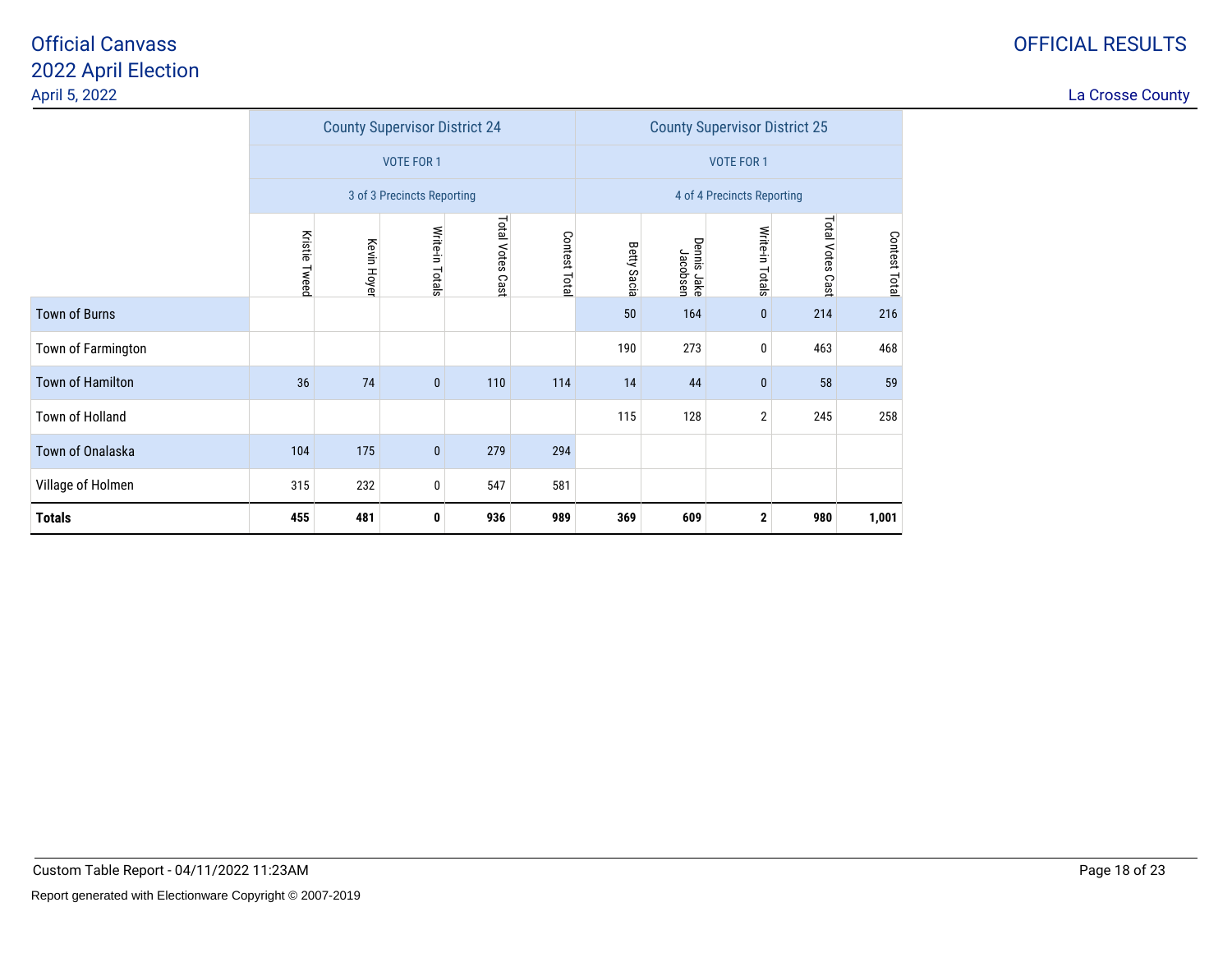|                       |                |                | <b>County Supervisor District 26</b> |                     |           | <b>County Supervisor District 27</b> |                            |               |     |  |
|-----------------------|----------------|----------------|--------------------------------------|---------------------|-----------|--------------------------------------|----------------------------|---------------|-----|--|
|                       |                |                | <b>VOTE FOR 1</b>                    |                     |           |                                      | <b>VOTE FOR 1</b>          |               |     |  |
|                       |                |                | 1 of 1 Precincts Reporting           |                     |           |                                      | 6 of 6 Precincts Reporting |               |     |  |
|                       | Troy Gunderson | David H. Hundt | Write-in Totals                      | Total Votes<br>Cast | Dan Hesse | Write-in Totals                      | Total Votes<br>Cast        | Contest Total |     |  |
| Town of Bangor        |                |                |                                      |                     |           | 97                                   | 3                          | 100           | 119 |  |
| Town of Burns         |                |                |                                      |                     |           | 25                                   | 0                          | 25            | 28  |  |
| Town of Hamilton      |                |                |                                      |                     |           | 71                                   | $\pmb{0}$                  | 71            | 90  |  |
| Town of Washington    |                |                |                                      |                     |           | 86                                   | 1                          | 87            | 129 |  |
| Village of Bangor     |                |                |                                      |                     |           | 207                                  | $\overline{2}$             | 209           | 246 |  |
| Village of Rockland   |                |                |                                      |                     |           | 96                                   | 0                          | 96            | 104 |  |
| Village of West Salem | 338            | 461            | 1                                    | 800                 | 822       |                                      |                            |               |     |  |
| <b>Totals</b>         | 338            | 461            | 1                                    | 800                 | 822       | 582                                  | 6                          | 588           | 716 |  |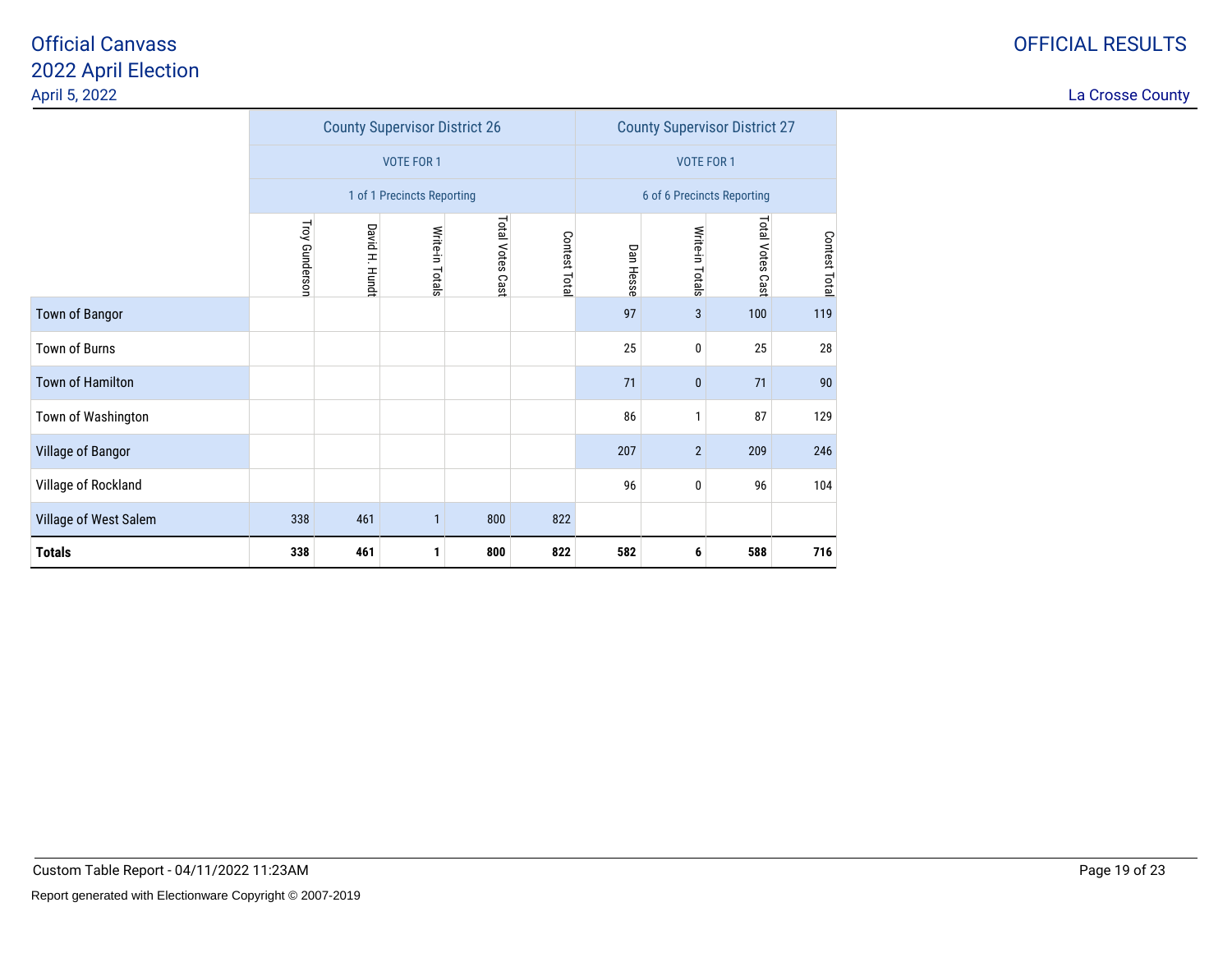### OFFICIAL RESULTS

|                         |                  |                | <b>County Supervisor District 28</b> |                  |               | <b>County Supervisor District 29</b> |               |                            |                  |               |  |
|-------------------------|------------------|----------------|--------------------------------------|------------------|---------------|--------------------------------------|---------------|----------------------------|------------------|---------------|--|
|                         |                  |                | <b>VOTE FOR 1</b>                    |                  |               |                                      |               | <b>VOTE FOR 1</b>          |                  |               |  |
|                         |                  |                | 4 of 4 Precincts Reporting           |                  |               |                                      |               | 3 of 3 Precincts Reporting |                  |               |  |
|                         | Karen L.<br>Keil | Guy Valiquette | Write-in Totals                      | Total Votes Cast | Contest Total | Tom Jacobs                           | Ken Schlimgen | Write-in Totals            | Total Votes Cast | Contest Total |  |
| <b>Town of Barre</b>    | 29               | 19             | $\pmb{0}$                            | 48               | 49            | 36                                   | 163           | $\pmb{0}$                  | 199              | 206           |  |
| Town of Greenfield      |                  |                |                                      |                  |               | 344                                  | 225           | $\mathbf{2}$               | 571              | 643           |  |
| <b>Town of Hamilton</b> | 162              | 119            | $\mathbf{1}$                         | 282              | 302           |                                      |               |                            |                  |               |  |
| Town of Medary          | 198              | 110            | 0                                    | 308              | 316           |                                      |               |                            |                  |               |  |
| Town of Shelby          |                  |                |                                      |                  |               | 52                                   | 53            | $\overline{2}$             | 107              | 123           |  |
| Village of West Salem   | 128              | 59             | 0                                    | 187              | 203           |                                      |               |                            |                  |               |  |
| <b>Totals</b>           | 517              | 307            | 1                                    | 825              | 870           | 432                                  | 441           | 4                          | 877              | 972           |  |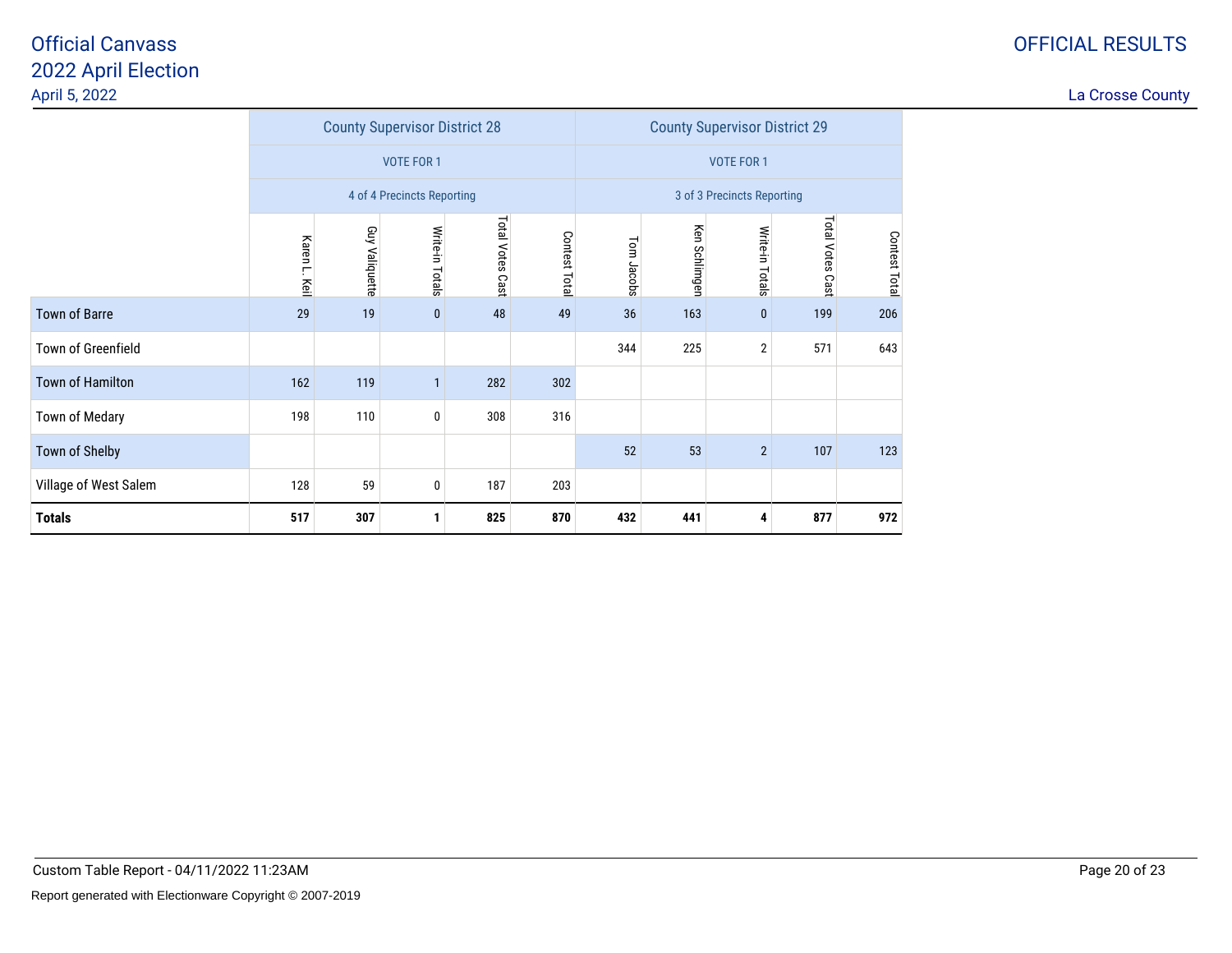La Crosse County

|                         |              |              | <b>County Supervisor District 30</b> |                  |               | County Referendum - Clean Water |                                |                              |               |  |
|-------------------------|--------------|--------------|--------------------------------------|------------------|---------------|---------------------------------|--------------------------------|------------------------------|---------------|--|
|                         |              |              | <b>VOTE FOR 1</b>                    |                  |               |                                 | <b>VOTE FOR 1</b>              |                              |               |  |
|                         |              |              | 1 of 1 Precincts Reporting           |                  |               |                                 |                                | 45 of 45 Precincts Reporting |               |  |
|                         | Dillon Mader | Dustin Frost | Write-in Totals                      | Total Votes Cast | Contest Total | $\chi$ es                       | $\mathop{\mathsf{g}}\nolimits$ | Total Votes Cast             | Contest Total |  |
| Town of Bangor          |              |              |                                      |                  |               | 87                              | 25                             | 112                          | 119           |  |
| Town of Barre           |              |              |                                      |                  |               | 171                             | $70\,$                         | 241                          | 255           |  |
| <b>Town of Burns</b>    |              |              |                                      |                  | 175           | 55                              | 230                            | 244                          |               |  |
| Town of Campbell        |              |              |                                      |                  |               | 653                             | 43                             | 696                          | 742           |  |
| Town of Farmington      |              |              |                                      |                  |               | 341                             | 92                             | 433                          | 468           |  |
| Town of Greenfield      |              |              |                                      |                  |               | 498                             | 108                            | 606                          | 643           |  |
| <b>Town of Hamilton</b> |              |              |                                      |                  |               | 409                             | 134                            | 543                          | 565           |  |
| Town of Holland         |              |              |                                      |                  |               | 867                             | 205                            | 1,072                        | 1,176         |  |
| <b>Town of Medary</b>   |              |              |                                      |                  |               | 275                             | 37                             | 312                          | 351           |  |
| Town of Onalaska        |              |              |                                      |                  |               | 1,043                           | 221                            | 1,264                        | 1,353         |  |
| Town of Shelby          | 638          | 491          | $\pmb{0}$                            | 1,129            | 1,152         | 1,003                           | 176                            | 1,179                        | 1,275         |  |
| Town of Washington      |              |              |                                      |                  |               | 88                              | 32                             | 120                          | 129           |  |
| Village of Bangor       |              |              |                                      |                  |               | 204                             | 21                             | 225                          | 246           |  |
| Village of Holmen       |              |              |                                      |                  |               | 1,650                           | 244                            | 1,894                        | 2,032         |  |
| Village of Rockland     |              |              |                                      |                  |               | 91                              | 13                             | 104                          | 104           |  |
| Village of West Salem   |              |              |                                      |                  |               | 838                             | 146                            | 984                          | 1,025         |  |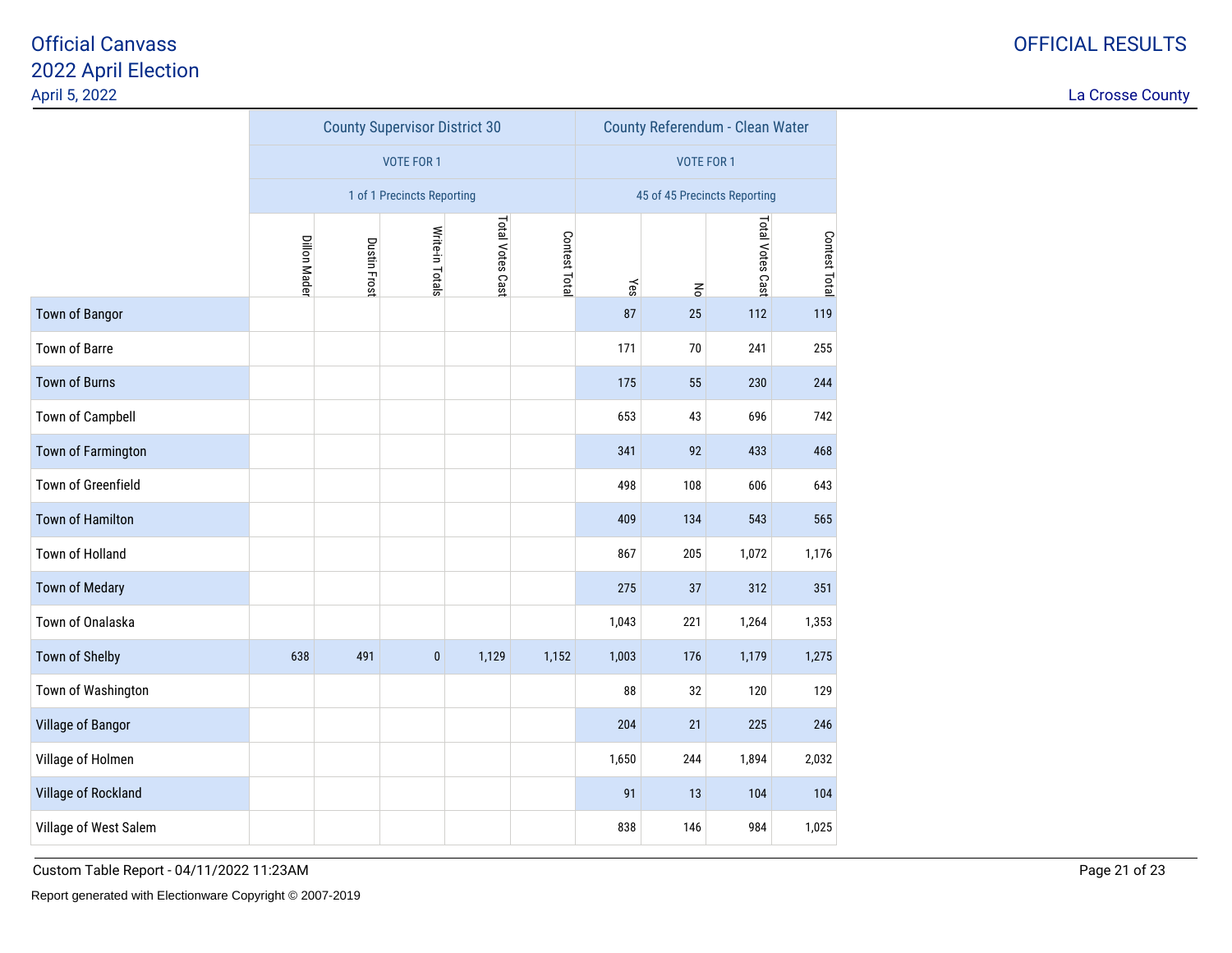La Crosse County

|                           |                     |              | <b>County Supervisor District 30</b> |                  |              | County Referendum - Clean Water |                              |                         |               |
|---------------------------|---------------------|--------------|--------------------------------------|------------------|--------------|---------------------------------|------------------------------|-------------------------|---------------|
|                           |                     |              | <b>VOTE FOR 1</b>                    |                  |              |                                 | <b>VOTE FOR 1</b>            |                         |               |
|                           |                     |              | 1 of 1 Precincts Reporting           |                  |              |                                 | 45 of 45 Precincts Reporting |                         |               |
|                           | <b>Dillon Mader</b> | Dustin Frost | Write-in Totals                      | Total Votes Cast | Contest Tota | Yes                             | $\mathsf{R}^{\mathsf{c}}$    | <b>Total Votes Cast</b> | Contest Total |
| City of La Crosse Ward 1  |                     |              |                                      |                  |              | 174                             | 34                           | 208                     | 234           |
| City of La Crosse Ward 2  |                     |              |                                      |                  |              | 180                             | 23                           | 203                     | 223           |
| City of La Crosse Ward 3  |                     |              |                                      |                  |              | 140                             | $\boldsymbol{9}$             | 149                     | 155           |
| City of La Crosse Ward 4  |                     |              |                                      |                  |              | 232                             | 35                           | 267                     | 293           |
| City of La Crosse Ward 5  |                     |              |                                      |                  |              |                                 | 12                           | 89                      | 93            |
| City of La Crosse Ward 6  |                     |              |                                      |                  |              | 150                             | 19                           | 169                     | 172           |
| City of La Crosse Ward 7  |                     |              |                                      |                  |              | 481                             | 42                           | 523                     | 547           |
| City of La Crosse Ward 8  |                     |              |                                      |                  |              | 216                             | 27                           | 243                     | 249           |
| City of La Crosse Ward 9  |                     |              |                                      |                  |              | 69                              | $\sqrt{3}$                   | 72                      | 78            |
| City of La Crosse Ward 10 |                     |              |                                      |                  |              | 98                              | 3                            | 101                     | 104           |
| City of La Crosse Ward 11 |                     |              |                                      |                  |              | 26                              | $\mathbf{1}$                 | 27                      | 27            |
| City of La Crosse Ward 12 |                     |              |                                      |                  |              | 151                             | 17                           | 168                     | 183           |
| City of La Crosse Ward 13 |                     |              |                                      |                  |              | 196                             | 18                           | 214                     | 234           |
| City of La Crosse Ward 14 |                     |              |                                      |                  |              | 136                             | 9                            | 145                     | 156           |
| City of La Crosse Ward 15 |                     |              |                                      |                  |              | 159                             | 11                           | 170                     | 181           |
| City of La Crosse Ward 16 |                     |              |                                      |                  |              | 216                             | 15                           | 231                     | 243           |